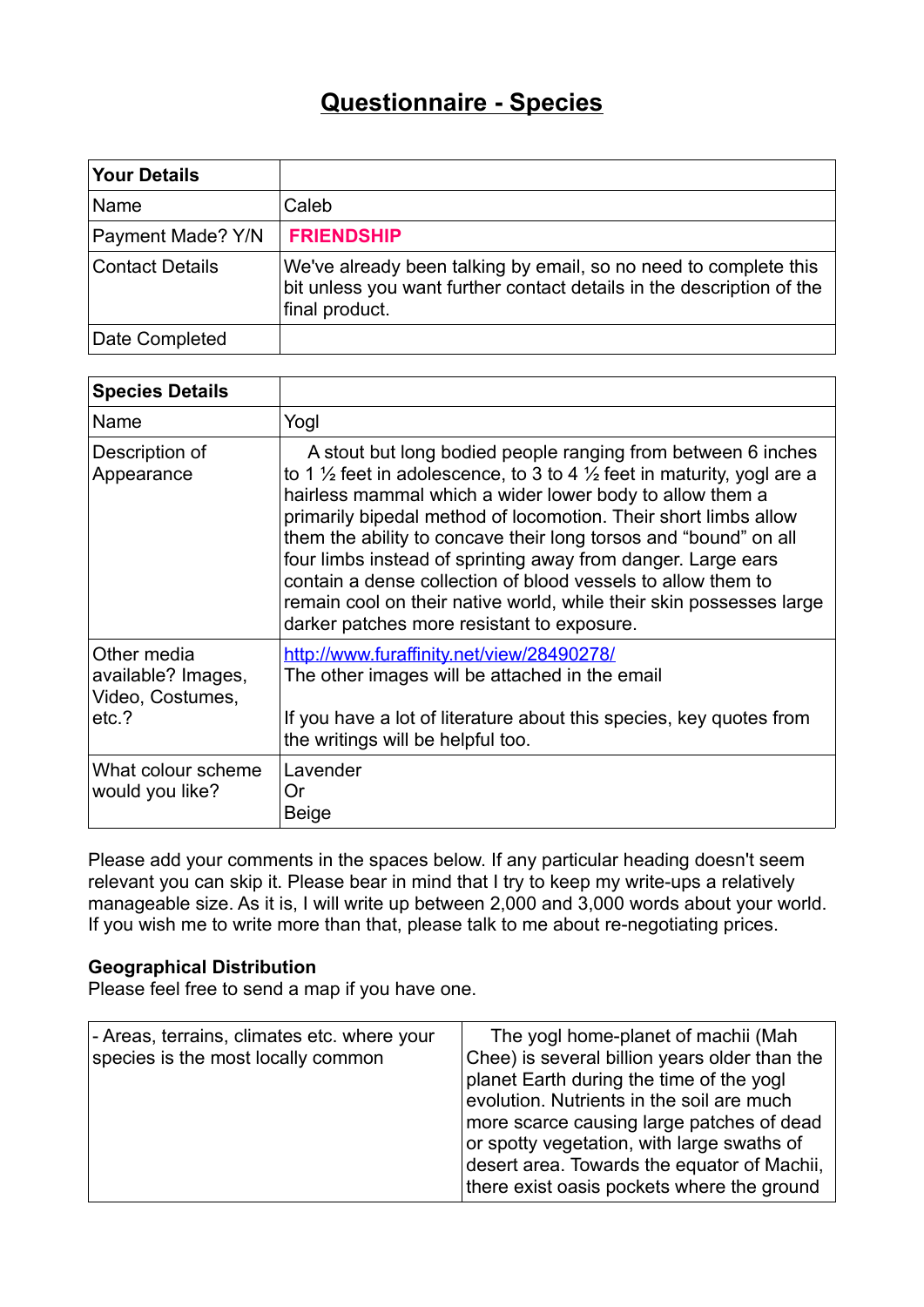|                                                         | is more fertile than the rest of the world at<br>large. It was in such a pocket where the<br>yogl originally evolved. However, as they<br>grew in number, it became clear that they'd<br>either have to cull their numbers or search<br>for more land at risk of depleting the oasis<br>they were in. As such, they did not have a<br>great abundance of other options available<br>to them on their world, and were forced to<br>settle a large sum of their population in a<br>more viable piece of desert ground to the<br>northwest. It was not ideal, however over<br>time, the yogl who ventured out managed to<br>form a stable and flourishing city.                                                                                                                         |
|---------------------------------------------------------|--------------------------------------------------------------------------------------------------------------------------------------------------------------------------------------------------------------------------------------------------------------------------------------------------------------------------------------------------------------------------------------------------------------------------------------------------------------------------------------------------------------------------------------------------------------------------------------------------------------------------------------------------------------------------------------------------------------------------------------------------------------------------------------|
|                                                         | Off planet, yogl prefer warmer climates of<br>80 to 90 degrees Fahrenheit. As lush green<br>areas are uncommon to them, such areas<br>are considered exceptionally beautiful to<br>them, and are sought out accordingly.<br>Tropical temperatures with large fields to<br>admire, good land to farm, and a level of<br>tactical defensibility would be ideal for them.                                                                                                                                                                                                                                                                                                                                                                                                               |
| - Areas, terrains, climates etc. your species<br>avoids | The yogl, being very lean and with<br>effective methods of self-cooling, will usually<br>avoid anywhere prone to severe cold<br>outright. Given their pragmatic and cautious<br>nature, the yogl will usually tend to apply<br>this to where they develop settlements, with<br>the ultimate goal being long term and<br>stability. Craggy areas, areas which could<br>support abundant dens of predatory<br>animals, and other such hazards are usually<br>considered with the individual discretion of<br>the yogl considering the location. Coastal<br>cities are not wholly uncommon, but the<br>prevailing yogl philosophy is to stay close<br>together and instead use coastal areas as<br>dedicated water conversion plants to<br>convert sea water into fresh drinking water. |

### **Ecosystem**

Tell me about your species' relationships with the plant and animal life in their environment.

| <b>Plant life</b> | While patchy, given the advanced age of<br>the planet and low soil nutrition, Machii is        |
|-------------------|------------------------------------------------------------------------------------------------|
|                   | still abundant in types of plant species. The<br>majority of their biodiversity comes from the |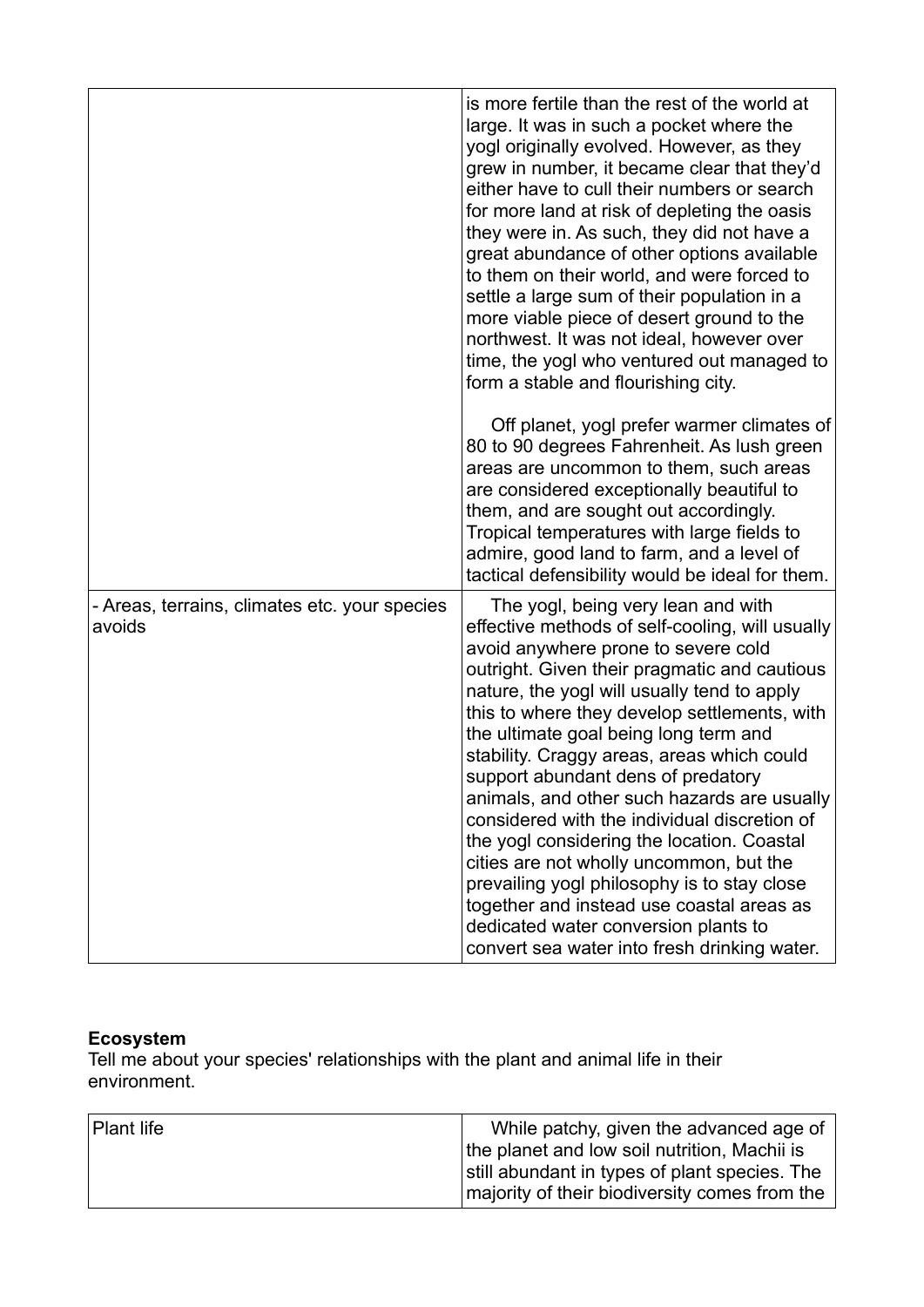|                           | sustainable pocket along the equator,<br>featuring most of their flower species, green<br>(albeit patchy) tall grass, mushroom stalks<br>which range from 2 to 3.5 feet in height, tall<br>thin trees (some species known as fasting<br>trees due to their narrower trunks and<br>sparser leaves, to lessen their nutritional<br>requirements), moss, straw, grains, and<br>ferns.                                                                                                                                                                                                                                                                                               |
|---------------------------|----------------------------------------------------------------------------------------------------------------------------------------------------------------------------------------------------------------------------------------------------------------------------------------------------------------------------------------------------------------------------------------------------------------------------------------------------------------------------------------------------------------------------------------------------------------------------------------------------------------------------------------------------------------------------------|
|                           | Outside of the equator, most of the tall<br>grass and straw are wilted or brown,<br>developing to lay along the ground to<br>maximize the amount of soil it can pull<br>nutrition from. Most flowers are not present<br>outside of the oasis and instead the<br>mushrooms become more abundant. While<br>trees are not wholly impossible, they are<br>very less likely to be seen alive outside of<br>the equator, and much less likely to provide<br>fruit.                                                                                                                                                                                                                     |
| Dominant species          | Machii is home to two dominant sentient<br>species: the yogl, and the yahmii. The<br>yahmii are a distant offshoot of proto-yogl<br>and have evolved to be more carnivorous,<br>as opposed to the yogl who are facultative<br>herbivores. This makes the yahmii much<br>more daring and curious than the yogl, who<br>are much more cautious and wary of their<br>surroundings. The yahmii differ considerably<br>from their distant cousins: possessing fur,<br>more triangular heads, smaller eyes<br>favouring subterranean dwellings, and<br>being considerably less intellectual than the<br>yogl, as the same mental evolution was not<br>needed to assure their survival. |
| Predators (if applicable) | As the original proto-yogl were one of the<br>larger of the prey animals in their evolution,<br>they were prey to most of the predators on<br>Machii. Given the conditions of Machii,<br>however, most of the animal species<br>consolidated (through interbreeding or<br>extinction) leaving only several constant<br>threats in their early history.<br>These include:                                                                                                                                                                                                                                                                                                         |
|                           | Ya-Tzwehii: a partially scaled canine-like<br>creature which typically stands around the<br>height of the terrestrial hyena. The Ya-<br>Tzwehii have been the most consistent<br>predators to the yogl due to their rugged                                                                                                                                                                                                                                                                                                                                                                                                                                                       |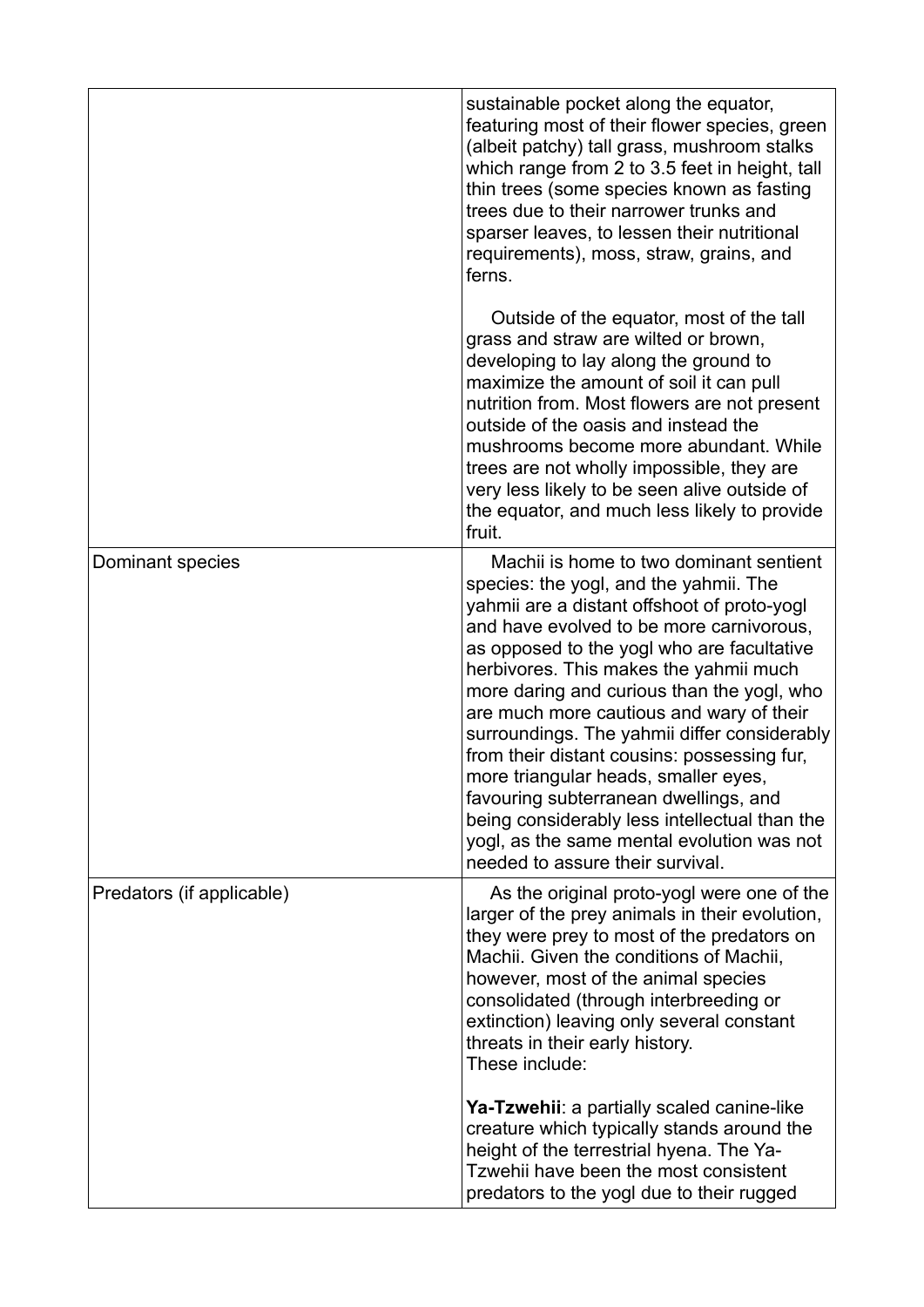biology which allows them to survive in and out of the equator. The name itself is formed of three major components: the yogl suffixes "Ya" which means "strong" & "without worry/ fear" and "ii" which means "of Machii", "Weh" which is the yogl vocalization of terror, and the base word "Tz" which is their general catch all term for a canine-type creature. The opposite of this, for the smaller breeds of domesticated canine on their world would be,  $Et-Tz$  "Ft" the suffix for "small/cute" and "Tz" canine. (Ya Tsah-Weh Ee)

**Ii-Gung-ya**: The Ii-Gung-ya are territorial beasts similar to a hybrid of a large boar and rhinos. Larger and more powerful than the Ya-Tzwehii, the Ii-Gung-ya were significantly less of a threat with their more specific needs of survival. As such, the yogl would only be forced to face them when unknowingly passing through their territory. (Ee GoonG Ya, strong emphasis on the second G)

**Q'Eqchii Nok Nok**: The Q'Eqhii Nok Nok is one of the only, and largest, flying predator on Machii. 9 feet tall and not entirely visually dissimilar to the ancient Pterodactyls of Earth, the Q'Eqchii Nok Nok are a thin, hollow boned omnivorous scavenger that largely populate the inland areas of the major continent of Machii. Primarily, the Q'Eqchii Nok Nok will only eat plant matter or carcasses to sustain their minimal nutritional requirements, however, as they prefer to move in flocks, when yogl were alone or in small groups in the past, they would harass and attack them. In modern times, the threat that they represent has significantly diminished as advances in technology allow the yogl to defend themselves, combined with their slow migration to more fertile hunting grounds.

**Weh'Mol**ʒdai Yg-Ene: With a name that translates to "Fear! They take/drag away", the Weh'Molʒdai Yg-Ene are not the yogls' most prolific predators, but is by far the most feared. A considerable hunter in their own right, the Weh'Molʒdai Yg-Ene are 9 to 13 foot long serpent creatures who favour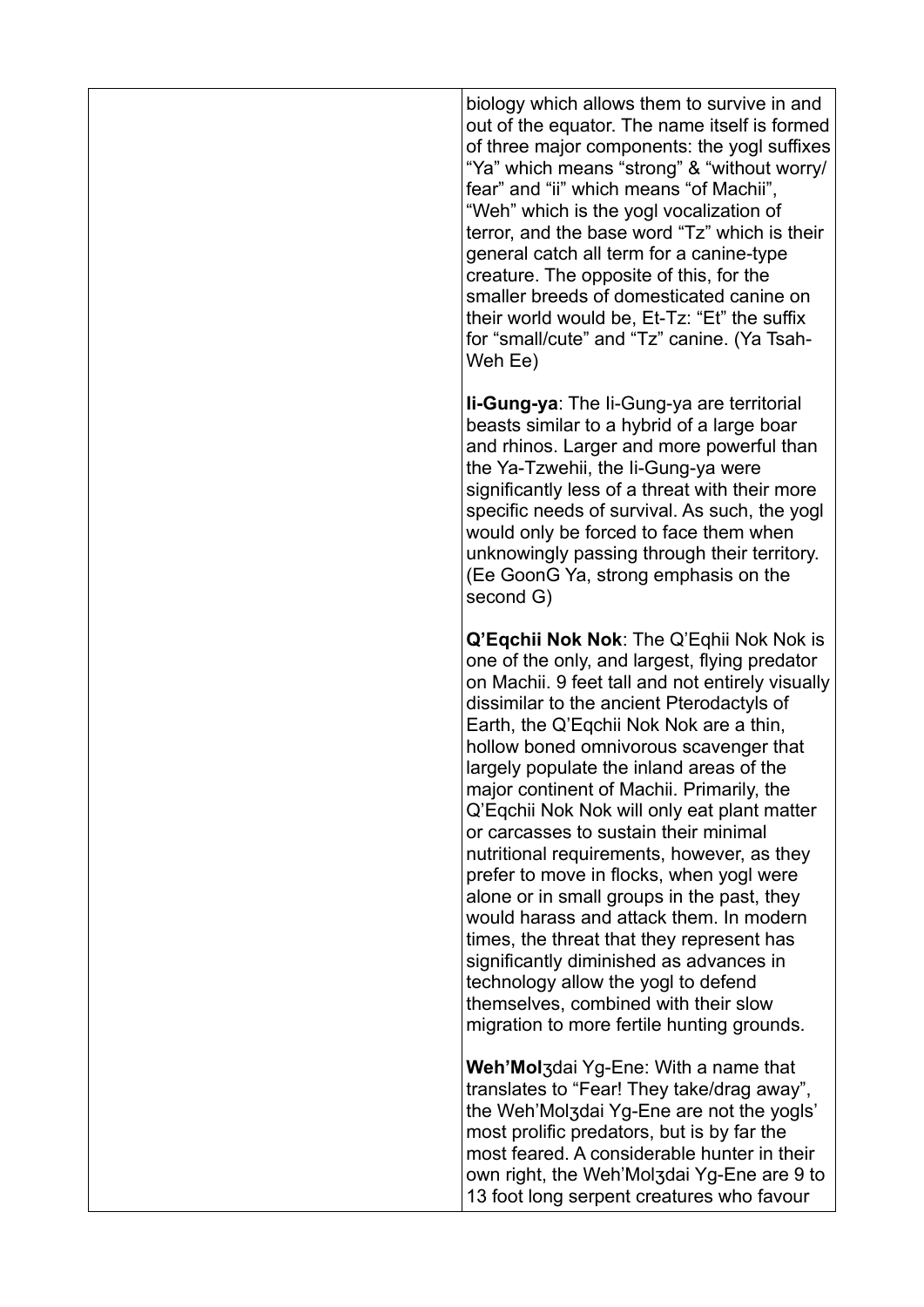|                                      | stealth & ambush hunting, and execute<br>through constriction. In earlier points in yogl<br>history, the Weh'Mol3dai Yg-Ene were<br>extremely abundant in the new lands during<br>the yogls' time of expansion: proving to be a<br>formidable early hazard. In modern times,<br>the yogls have greatly culled their numbers<br>and their expansion has greatly caused the<br>Weh'Mol3dai Yg-Ene to retreat farther east.<br>(Weh Mol zche die Yi gee nay)                                                                                                                      |
|--------------------------------------|--------------------------------------------------------------------------------------------------------------------------------------------------------------------------------------------------------------------------------------------------------------------------------------------------------------------------------------------------------------------------------------------------------------------------------------------------------------------------------------------------------------------------------------------------------------------------------|
| Prey animals (if applicable)         | Outside of their plant based diet, the only<br>meats that yogl will consume are limited to<br>most types of molluscs, the preferred kind<br>being gastropods. Similarly, if necessary,<br>crustaceans similar to Krill and small fish<br>like Sardines can be eaten in limited<br>amounts. Ideally, the Krill-like species of<br>Machii, are treated and prepared under<br>pressure in a thick broth over the course of<br>some days to bloat them and make them<br>softer, much like the fish, to dilute the irons,<br>vitamins, and dense amount of proteins in<br>the meat. |
| Ocean life                           | The majority of Machii is covered in a<br>very harsh high-salt content ocean from the<br>continued aging of the planet. As such,<br>there is considerably less bio-diversity in the<br>oceans of Machii than a planet like Earth.<br>While Fossil records clearly show that this<br>was, in fact, the opposite case during the<br>early centuries of Machii, much of the ocean<br>life falls into only five Phylum: Mollusc,<br>Crustacean, Chordata, Ochrophyta, and<br>Echinodermata                                                                                         |
|                                      | Much of the waters nearer to their shores<br>are populated by a very oily and soft breed<br>of small fish, as well as many types of small<br>molluscs. The larger species are more<br>abundant in the deeper waters in low-dense<br>pockets of salt water or fresh water pockets<br>inland. The largest of the sea life tends to<br>favour their Arctic regions, taking the form of<br>large, slow moving, and largely docile<br>creatures who conserve their energy by<br>simply inhaling smaller prey.                                                                       |
| Major viruses and bacterial diseases | Ironically, thanks to the major hurdles in<br>their developmental history, the yogl made<br>early leaps in the medical fields. Their<br>partnership with the United Cultural<br><b>Acceptance Species Commonwealth</b>                                                                                                                                                                                                                                                                                                                                                         |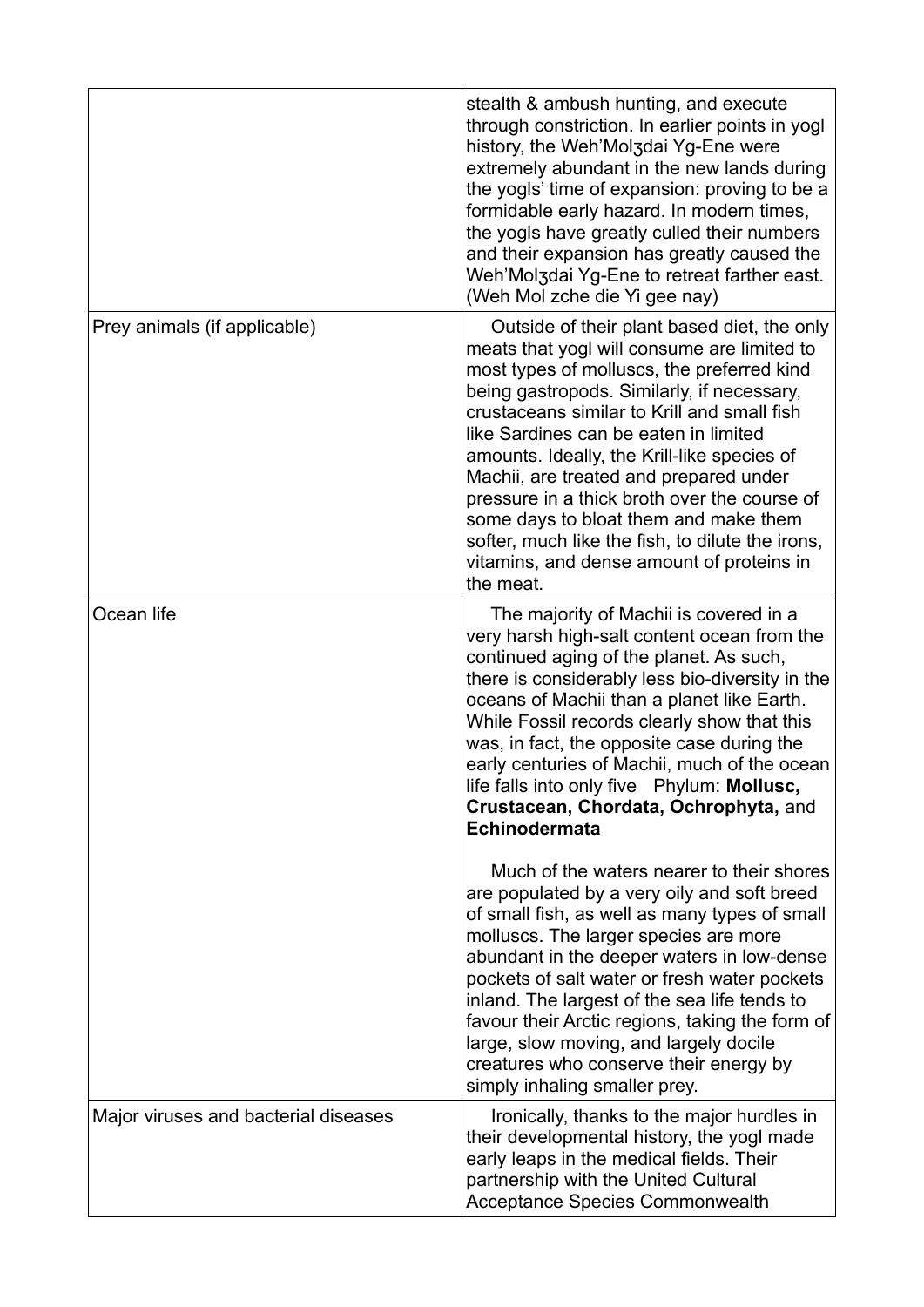|                                                   | (UCASC) allows them access to even<br>greater medical technologies. The only<br>major ailments to yogl are: Influenza, from<br>their close proximity, Heat related<br><b>illnesses</b> , and the occasional reaction in<br>the very rare instance where produce<br>makes it through their screening.                                                                                                                                                                                                                                                                                                                                                                                                                                                                                                                                                                                                                                                                                                                                                                                                                                                                                                                                                                                                                                                                                                                                                |
|---------------------------------------------------|-----------------------------------------------------------------------------------------------------------------------------------------------------------------------------------------------------------------------------------------------------------------------------------------------------------------------------------------------------------------------------------------------------------------------------------------------------------------------------------------------------------------------------------------------------------------------------------------------------------------------------------------------------------------------------------------------------------------------------------------------------------------------------------------------------------------------------------------------------------------------------------------------------------------------------------------------------------------------------------------------------------------------------------------------------------------------------------------------------------------------------------------------------------------------------------------------------------------------------------------------------------------------------------------------------------------------------------------------------------------------------------------------------------------------------------------------------|
| Any other information you think I need to<br>know | While Machii itself is a half dead planet<br>with very little in thriving plant life, the yogl<br>still hold their natural world in high regard.<br>All of their major cities (which are located<br>exclusively in the northern most continent)<br>are designed to sport internal gardens, or<br>roof based parks stocked with either<br>"reclaimed" soil, or soil they import from off<br>world to make up for the nutrient deficiency<br>of Machii. Soil, nutrients, sustainable plant-<br>life, and other such agricultural supplies are<br>one of Machii's major imports and accounts<br>for a majority of their off-world spending.<br>Despite the limited amounts of viable<br>ground, outside of office type work, farming<br>is one of the most respected professions on<br>their planet; with farmers having similar<br>status to b-list celebrities among the general<br>populous. Almost the entirety of the yogl<br>population is concentrated in the northern<br>continent and the straight bridging the<br>northern and southern continent, with most<br>of the city built within a mineral and ore rich<br>zone near their western seaboard. In order<br>to keep from over-burdening their cities,<br>farms are built some distance away from<br>the city areas on parcels of land which are<br>bid on by aspiring botanists and cultivators<br>who keep in constant contact with the<br>Transit-Safety Towers and Civil Services in |
|                                                   | case of emergency.                                                                                                                                                                                                                                                                                                                                                                                                                                                                                                                                                                                                                                                                                                                                                                                                                                                                                                                                                                                                                                                                                                                                                                                                                                                                                                                                                                                                                                  |

### **History**

Tell me the history of the species you have created.

| Major settlements | Oo-GhOu-oo: (Oo-G(click at the front of the<br>mouth)-oo) The heartland of<br>rural/indigenous yogl and the birthplace of<br>the species, Oo-GhOu-oo is located in the<br>single straight of land connecting the North<br>and South continents of Machii: two of the<br>only three continents that the planet has. |
|-------------------|--------------------------------------------------------------------------------------------------------------------------------------------------------------------------------------------------------------------------------------------------------------------------------------------------------------------|
|-------------------|--------------------------------------------------------------------------------------------------------------------------------------------------------------------------------------------------------------------------------------------------------------------------------------------------------------------|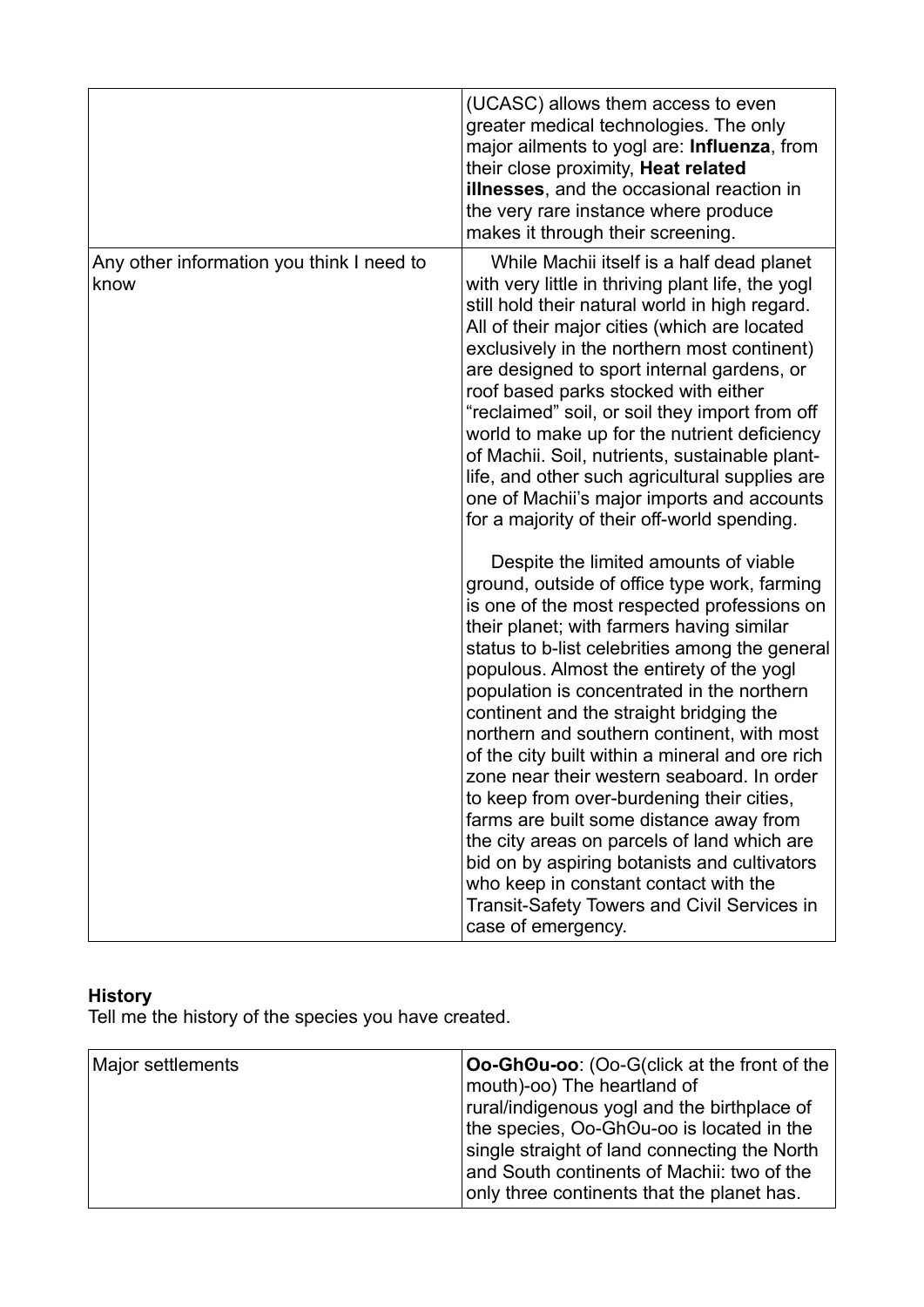Located along the equator, Oo-GhOu-oo is actually a collection of many smaller settlements within a very small distance of each other, with an unofficially recognized capital among them named KIOn dh-ii (Kluh (click at the front of the mouth)-N duh- EE). Oo-Ghʘu-oo safeguards the largest expanse of fertile ground on all of Machii and is largely technologically un-advanced. While open communication is maintained with the more urban settlements of Machii the settlements of Oo-GhOu-oo are much more hesitant to venture beyond their territory, tending to only slowly allow trade of machine goods to them in fear of throwing of their natural balance and co-existence with their land. Oo-GhOu-oo, in spite of this, will welcome their more urban brothers at certain times of the year for exchange and trade of natural goods.

**Maechɔi:** (May-choy) The largest city of Machii, as well as the first, Maechɔi is the capital of the industrial and urban yogl as it is built on a dense pocket of natural metals and minerals. Originally, the settlement of the Maechɔi founded by the original nomads from Oo-GhOu-oo, was a trade off of building potential in place of largely poor ground. Maechɔi is considered the birthplace of the sciences, as the abundance in materials allowed for the first boom in the yogl industry. With the help of trade and exchange with their former home, and the efforts of the yahmii in their group to work the land, Maechɔi eventually grew large enough to comfortably support a much larger population. Efforts to re-cultivate the ground have since allowed Maechɔi to grow to roughly the same size as the state of Texas, with a population of 32.15 million.

**ʘ**'**Nong Pamu:** ( (Click at the front of the mouth)- Knee-ong Pah moo) O'Nong Pamu is a smaller settlement farther inland from Maechɔi which connects off into the bulk of the yogl farmlands. The opening click is meant to denote the more rural focus of the city, despite it being a relatively newer city in the history of their settlements in the northern continent. Much of the outer areas of the city are devoted to transit and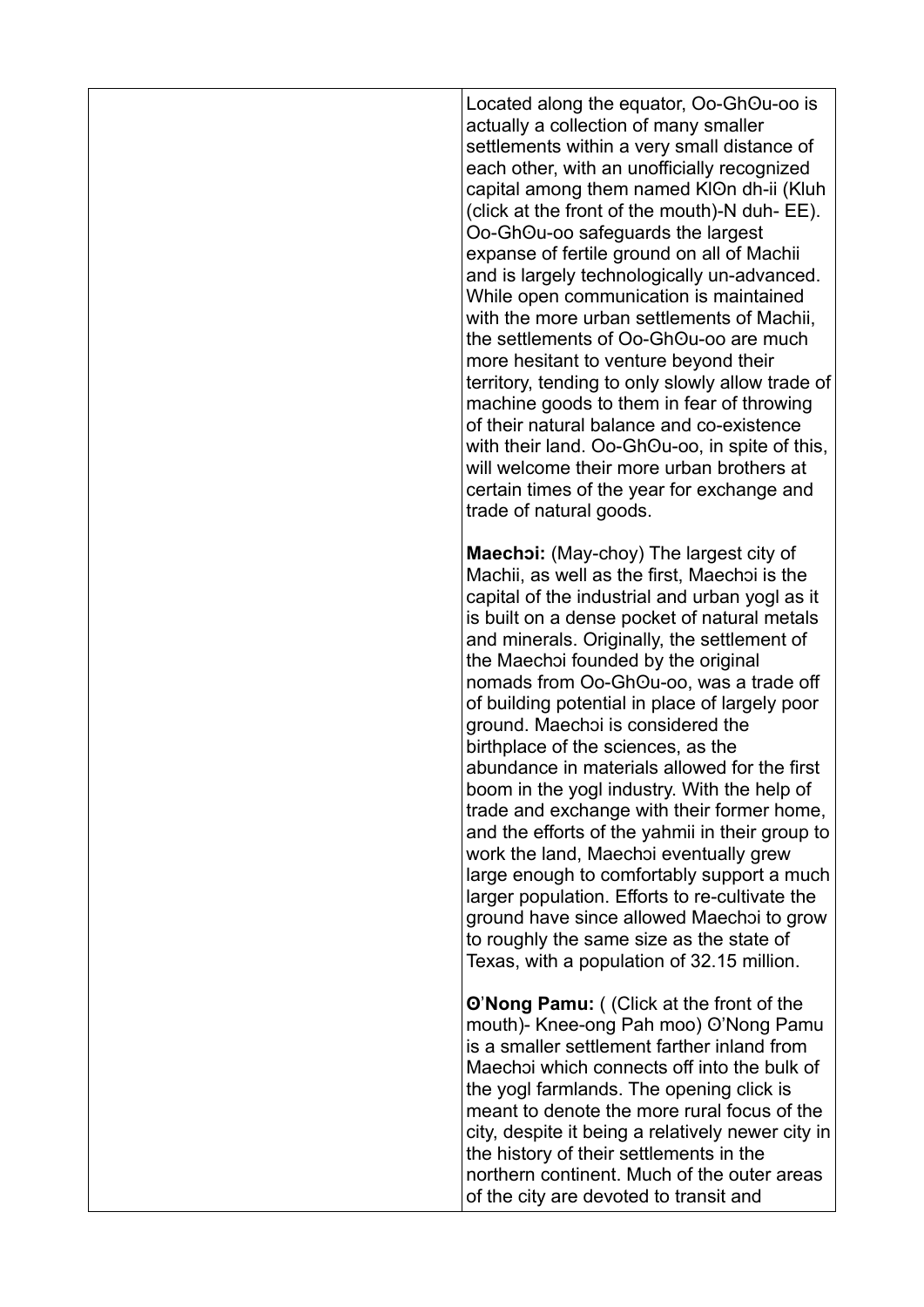|                                                   | shipping to and from the private farmlands,<br>lacking the gross number of colleges and<br>office spaces which Maechoi sports in bulk.                                                                                                                                                                                                                                                                                                                                                                                                                                                   |
|---------------------------------------------------|------------------------------------------------------------------------------------------------------------------------------------------------------------------------------------------------------------------------------------------------------------------------------------------------------------------------------------------------------------------------------------------------------------------------------------------------------------------------------------------------------------------------------------------------------------------------------------------|
|                                                   | <b>Ii-Gkoua:</b> (Eh Goo-kuwa) Meaning "Ground<br>of the Harbour", Ii-Gkoua is the foremost<br>developed area along the west coast of the<br>northern continent: overseeing much of the<br>fishing, soil & water reclaimation, and<br>industry of the peoples of Machii. Ii-Gkoua<br>supports the largest centres of<br>manufacturing, canning, and power<br>production in comparison to the other yogl<br>cities, and maintains many of the solar<br>boilers scattered along the rest of the<br>continent. The head office for the Office of<br>Agricultural Viability is located here. |
| Major wars                                        | Because of their social nature, the yogl<br>are rather effective communicators, and find<br>it relatively easy to explain, and understand<br>the thought processes behind others' ideas,<br>as well as their own. This, paired with their<br>less aggressive nature, their rapid<br>technological and societal development,<br>and the scarcity of resources making<br>prolonged violence far too costly to<br>maintain, has resulted in a lack of violence<br>towards other yogl in their history.                                                                                      |
|                                                   | However, this is not to say conflicts have<br>never happened. During first contacts with<br>the more daring yahmii, there were several<br>skirmishes with initial scouting parties<br>before the two became closely knitted allies.<br>These early conflicts would last around<br>roughly a week, and are referred to in their<br>historical texts as the Ii-Ya WehNoi.                                                                                                                                                                                                                  |
|                                                   | There have also been very small groups<br>of nomads who have, on occasion,<br>attempted to take from other settlements<br>during harsh times or developmental<br>conflict, but the status of "major war" cannot<br>really be applied to any of these.                                                                                                                                                                                                                                                                                                                                    |
| Any other information you think I need to<br>know | The yogl history is mainly comprised of<br>overcoming increasingly higher odds from<br>circumstances beyond their control. At<br>every instance, fate had given them a bad<br>hand which has forced them into developing<br>faster and faster to deal with it. Their<br>intelligence is the result of evolving from                                                                                                                                                                                                                                                                      |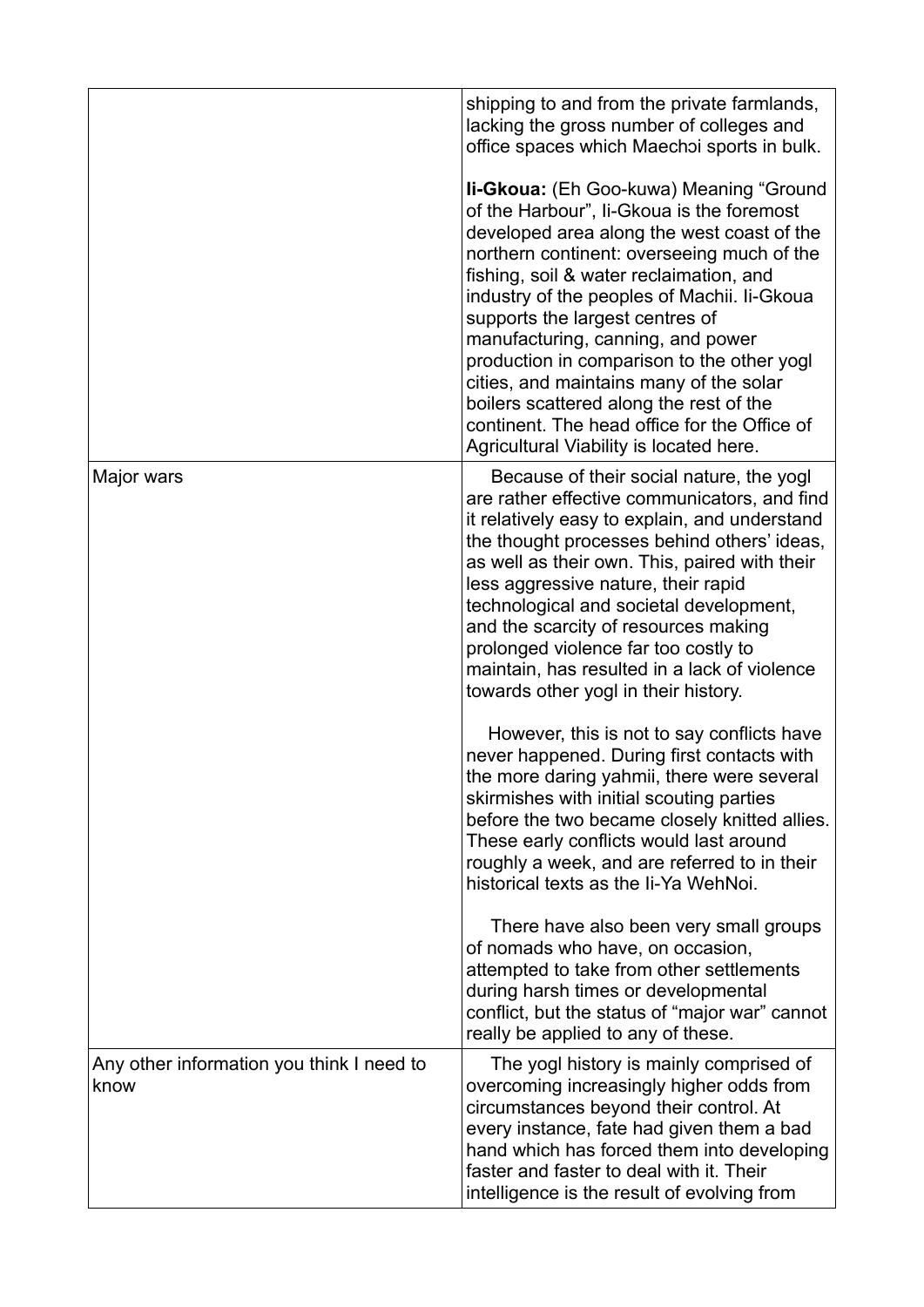| prey animals, which necessitated<br>increasingly elaborate ways to avoid<br>predators, and rewarding strategy over<br>ferocity. It was the shortage of materials and<br>threat of exhausting their lands that forced<br>them to expand outwards, and the constant<br>threat of danger which drilled the<br>importance of cooperation and social<br>cohesion into them.                                                                                                                                                                                                                                                              |
|-------------------------------------------------------------------------------------------------------------------------------------------------------------------------------------------------------------------------------------------------------------------------------------------------------------------------------------------------------------------------------------------------------------------------------------------------------------------------------------------------------------------------------------------------------------------------------------------------------------------------------------|
| Their early forays into the sciences and<br>astrology revealed that their home star was<br>going dormant, forcing them to develop into<br>space and work out methods to reverse<br>said process. In spite of their timid nature,<br>the yogl always continue to endure and<br>build forward: together. It is also because of<br>their cautious nature, and their emphasis on<br>out-thinking a problem, that the yogl<br>maintain all written history and knowledge<br>back to the origins of their early history, and<br>all traditions (even if not all are viewed with<br>the same importance) are at least common<br>knowledge. |

## **Culture**

Tell me about the lifestyle/s of the species you have created.

| What foods do they like to eat (and are<br>there any rules about this, I.e., are only the<br>nobility allowed to eat meat)? | The yogl, given their history of facing<br>famine, scarcity, and having limited options<br>of food sources, have a strong affinity for<br>food which keeps for long periods of time.<br>There is not class separation for given<br>foods, however there is a sense of<br>"traditional" and modern foods. That said,<br>while there is no law or rule against it,<br>despite the scarcity of Machii, yogl will not<br>consume milk or eggs from any creature as<br>it is considered an uncomfortable and<br>repulsive prospect: to dine on the<br>discharged unfertile eggs of a creature or<br>the lactic secretions of a beast's teat. The<br>latter is more based on a sever lactose<br>intolerance after their earliest infantile<br>years. |
|-----------------------------------------------------------------------------------------------------------------------------|------------------------------------------------------------------------------------------------------------------------------------------------------------------------------------------------------------------------------------------------------------------------------------------------------------------------------------------------------------------------------------------------------------------------------------------------------------------------------------------------------------------------------------------------------------------------------------------------------------------------------------------------------------------------------------------------------------------------------------------------|
|                                                                                                                             | The more "modern" foods, more<br>favoured in the urban areas of the yogl<br>population, are foods such as Pemmican,<br>dried fruit mixes, and most canned goods.                                                                                                                                                                                                                                                                                                                                                                                                                                                                                                                                                                               |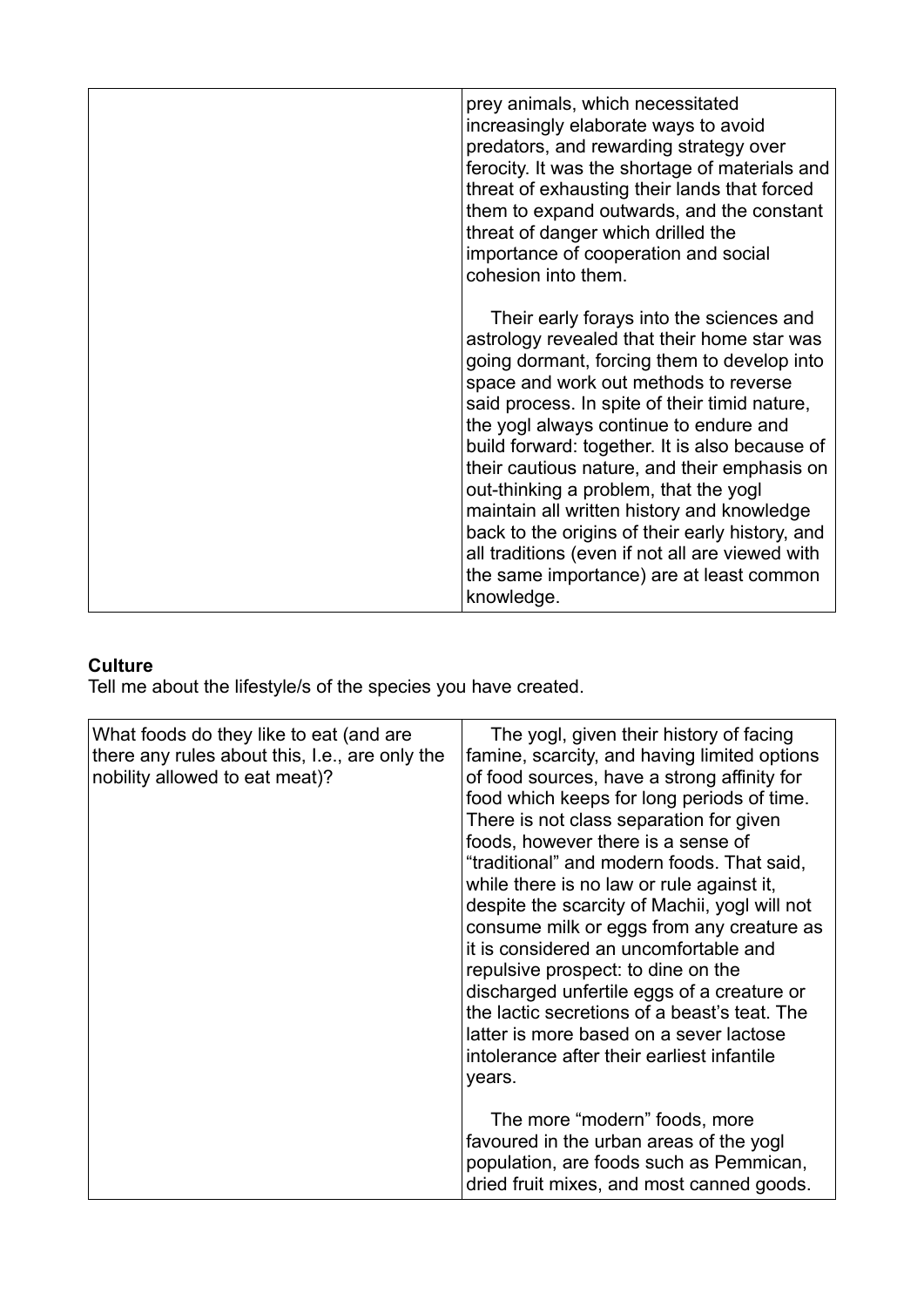|                                                 | The outstanding favourite across the board<br>is a canned black bread made of a strong<br>but sweet nectar from their Nimii trees (a<br>tree with a proportionally disproportionate<br>root base). The canned bread is by far one<br>of the most popular treats of the yogl, and a<br>staple to any household.                                                                                                                                                                                                                                                                                                                                                                                                                                         |
|-------------------------------------------------|--------------------------------------------------------------------------------------------------------------------------------------------------------------------------------------------------------------------------------------------------------------------------------------------------------------------------------------------------------------------------------------------------------------------------------------------------------------------------------------------------------------------------------------------------------------------------------------------------------------------------------------------------------------------------------------------------------------------------------------------------------|
|                                                 | As the yogl draw most of their energy<br>from high-mineral content foods instead of<br>crude proteins, most traditional dishes from<br>the rural areas of Machii are exceptionally<br>mineral dense with enriched, fertile soil<br>being more than a viable ingredient to most<br>foods. Root soups, mushroom loafs, and<br>wet grain meals similar to porridge are the<br>primary bases for most dishes with fruits<br>and vegetables being added when<br>applicable to these structures. Most of these<br>foods possess a very strongly bitter in<br>flavour and possess a very "earthy" flavour.                                                                                                                                                    |
|                                                 | The most common drink across Machii is<br>Nimii tea, as with most meals, tea is served<br>to accompany other drinks as it is regarded<br>as a "formal" drink. "Non-formal" drinks are<br>considered as treats, similar to soda<br>pop/soft drinks, and are usually the second<br>most common drink, behind water. The<br>most common "non-formal" beverage is<br>made by soaking a specific kind of dried<br>seedling in a dense ground meal and slowly<br>boiled into a nut broth creating something<br>similar to "bubble tea" in taste. Finger<br>bathes are also very common sights in any<br>dine-in or traditional style establishment,<br>and are only neglected when consuming<br>meals "on the go" which is usually avoided<br>when possible. |
| Does your species make art? What is it<br>like? | Despite a very outwardly reserved and<br>overtly cautious nature, the yogl are<br>extremely active in the arts. An art<br>renaissance occurred after their initial<br>contact and trade agreements with other<br>species, allowing them to import supplies to<br>begin fueling a mass-market of traditional<br>arts. Paintings and sculptures are second<br>only to creative writing and theatre.                                                                                                                                                                                                                                                                                                                                                      |
|                                                 | Most yogl artwork features either<br>surrealism or detailed landscapes featuring                                                                                                                                                                                                                                                                                                                                                                                                                                                                                                                                                                                                                                                                       |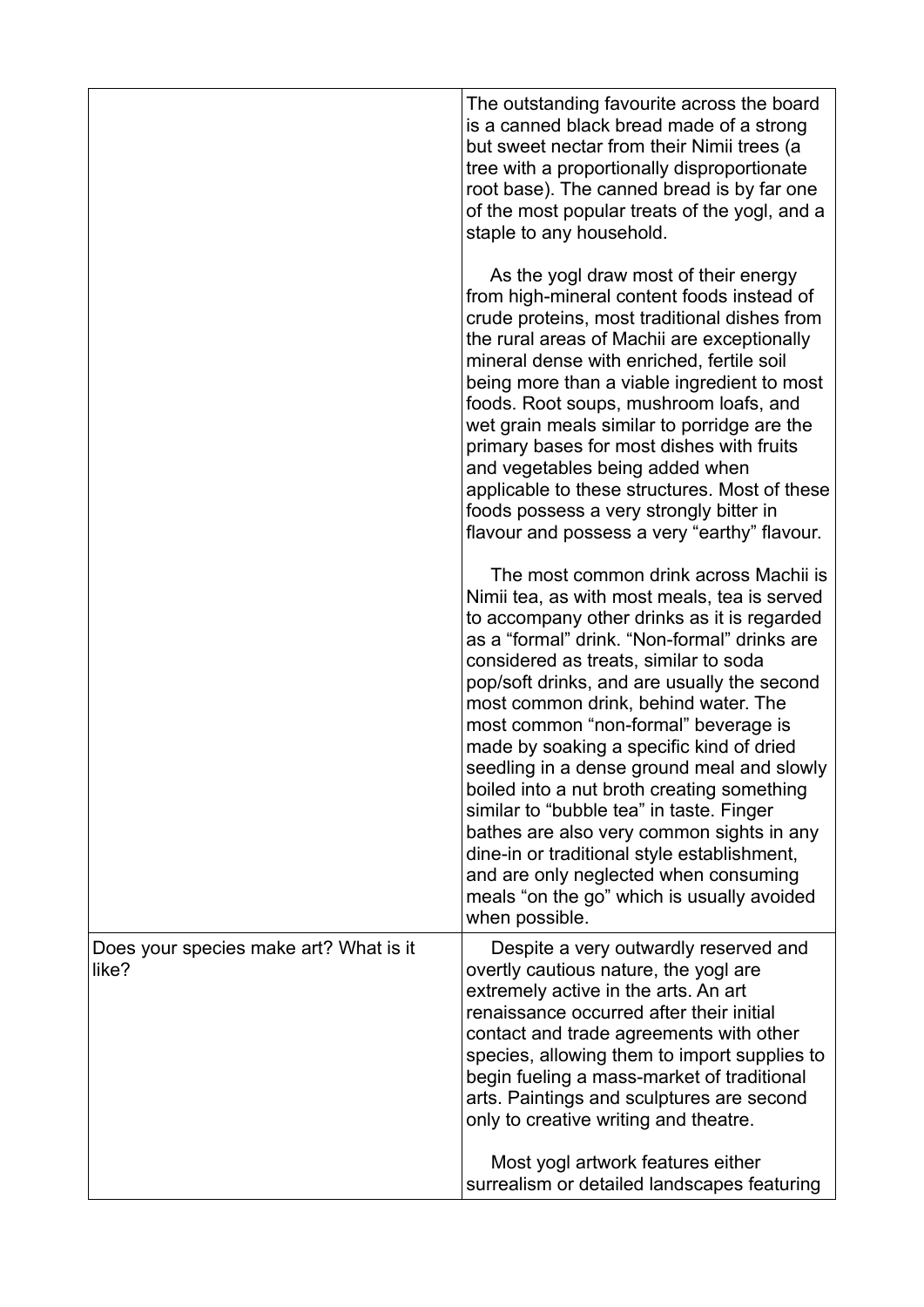|                                          | lush vegetation or portraits. For yogl,<br>technical skill is valued exceptionally in<br>paintings, musical performances, and when<br>prose is required. Meticulous would be the<br>ideal word to describe a yogl artisan at their<br>craft.                                                                                                                                                                                                                                                                                                                                                                                                                                                                                                                                                                                                                                                                      |
|------------------------------------------|-------------------------------------------------------------------------------------------------------------------------------------------------------------------------------------------------------------------------------------------------------------------------------------------------------------------------------------------------------------------------------------------------------------------------------------------------------------------------------------------------------------------------------------------------------------------------------------------------------------------------------------------------------------------------------------------------------------------------------------------------------------------------------------------------------------------------------------------------------------------------------------------------------------------|
| What language/s does your species speak? | The yogl, given their close development<br>and the lack of distance/ease of<br>communication between their settlements,<br>have only a single language amid their<br>people. Ygoi (Yohg Oi) is the first and only<br>language of Machii and all yogl colonies,<br>and has maintained the same characters<br>and words, and general grammar through<br>the ages. Because of this, all yogl can<br>effectively communicate no matter their<br>place of origin, and all records across their<br>entire history (scripts, tomes, artefacts, etc)<br>can be read by any common yogl or yahmii.<br>This is, of course, by design to increase<br>the social cohesion of the yogl people, and<br>make communication as effective as<br>possible to increase their odds of survival.<br>Yogl historians have noted common trends<br>that appeared in their language, based on<br>ages, where certain characters and sounds |
|                                          | were more popular. The same holds true<br>with their customary name suffixes, as<br>some suffixes fall out of style or popularity in<br>as little as the last few generations. The<br>ages where Ygoi has its most distinct<br>sounds are:                                                                                                                                                                                                                                                                                                                                                                                                                                                                                                                                                                                                                                                                        |
|                                          | <b>Yhm-ii-ts</b> (Yem eetz) Some of the earliest<br>periods in the language, shortly before or<br>around the time contact was made with the<br>yahmii. This period features the heaviest<br>use of clicks & lack of syllabic consonants.<br>Most words of this period are collections of<br>small simple sounds with dedicated<br>meanings combined together to describe<br>the noun or expand on a simple concept<br>rather than having unique additions to their<br>lexicon for differing objects. Each word<br>thereby, is more of a general description<br>with very few exceptions to this rule until<br>later in the Yhm-ii-ts era.                                                                                                                                                                                                                                                                         |
|                                          | <b>Yuqihan</b> (You Qwun) The Yuquihan period<br>was the time of some of the largest                                                                                                                                                                                                                                                                                                                                                                                                                                                                                                                                                                                                                                                                                                                                                                                                                              |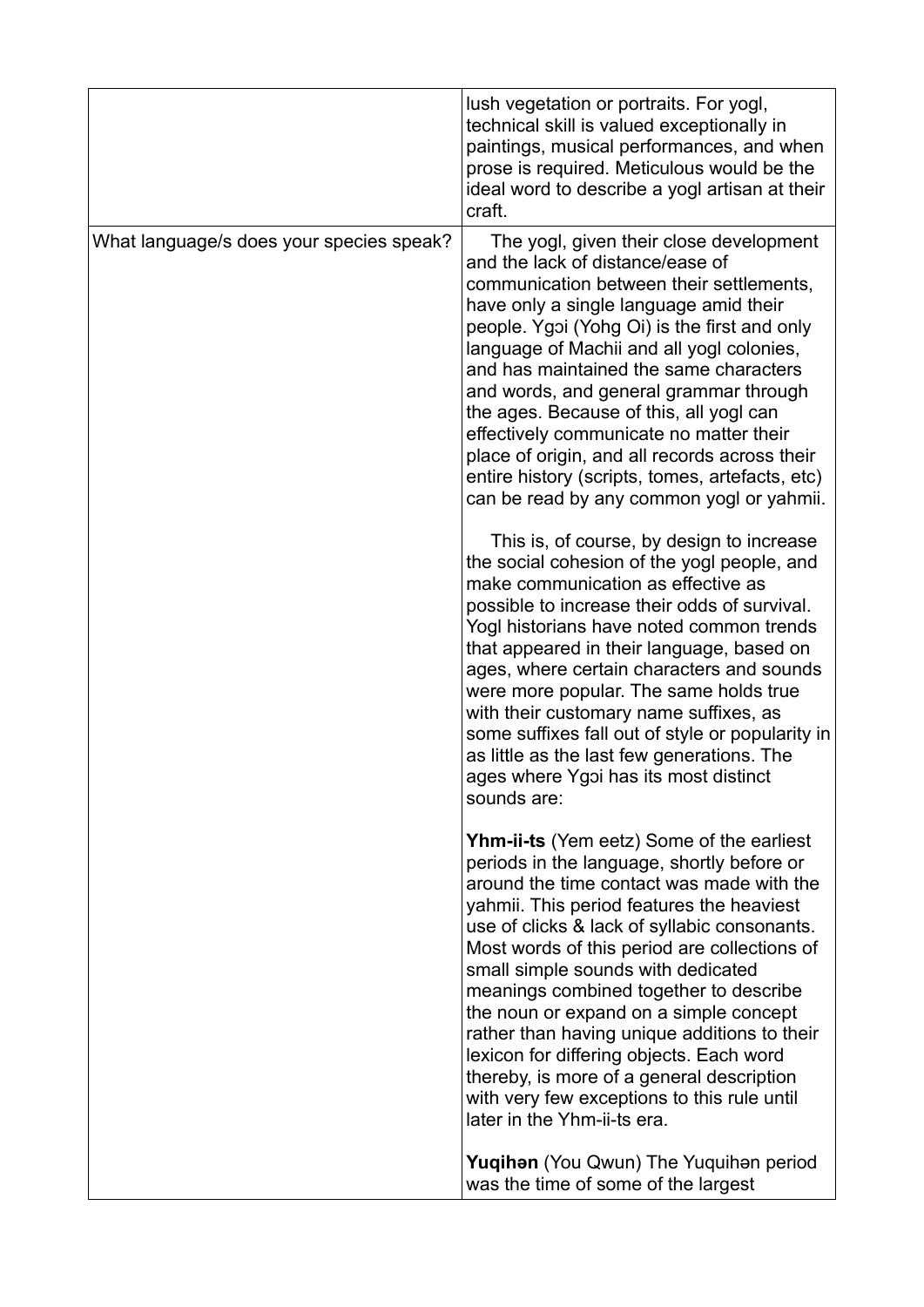|                                                                                                                             | expansion in the yogl language with the first<br>instances of silent consonants & much more<br>frequently used Diphthongs. It was also the<br>time period that most commonly used the<br>now derelict name suffixes le and Ei. During<br>this time, Ygoi began to develop larger more<br>complex words to better detail concepts,<br>replacing the largely short simple words of<br>the Yhm-ii-ts period.                                                                                                                                                                                                                                                                                                                                                                                                                                                                                                                                                                                                                                                                                                                                                                                      |
|-----------------------------------------------------------------------------------------------------------------------------|------------------------------------------------------------------------------------------------------------------------------------------------------------------------------------------------------------------------------------------------------------------------------------------------------------------------------------------------------------------------------------------------------------------------------------------------------------------------------------------------------------------------------------------------------------------------------------------------------------------------------------------------------------------------------------------------------------------------------------------------------------------------------------------------------------------------------------------------------------------------------------------------------------------------------------------------------------------------------------------------------------------------------------------------------------------------------------------------------------------------------------------------------------------------------------------------|
|                                                                                                                             | <b>Ynyaen</b> (In yayn) Ynyaen, which is also<br>known as ur Yogyaen (Yog Yayn): meaning<br>Second Normalcy of yogl/Intelligent<br>Speech, was a point undertaken by the<br>former nomads of the yogl as their influence<br>and prominence grew after the<br>establishment of their settlements. As the<br>rift between the rural yogl, and the now<br>suburban yogl's dialects, compounded with<br>the yahmii's budding variants, began to<br>grow after the Yuqihan period: which was<br>largely ignored in the later half in the<br>heartlands, direct intervention was taken to<br>avoid a breakdown in communication &<br>relations between themselves. This period<br>consisted of a renaissance of Derivative<br>sounds which were the most common rural<br>villages, while introducing words and an<br>intention with "modern" Ygoi to be as<br>unambiguous as possible. Increased trading<br>in their heartland and efforts from the cities,<br>with its streamlined clarity & inclusion of<br>familiar derivatives allowed for much easier<br>and faster assimilation of the language.<br>Ynyaen also marks when the name suffix<br>"Ae" began to gain its now modern<br>popularity. |
| Does your species form into groups, and<br>what groups are these (e.g., families,<br>businesses, etc.) Tell me about these. | Yogl are imbued with a very strong sense<br>of community, and tend to design their cities<br>and settlements accordingly. With their<br>nervous nature and high anxiety, the yogl<br>will often chose shared living arrangements<br>when in the city, or keep their extended<br>family under one roof when they own their<br>own property: which is less often outside of<br>Oo-GhOu-oo. In either setting, Yogl will<br>have dedicated group sleeping areas: either<br>in the forms of a single sleeping building, or<br>a shared chamber, usually per floor. The<br>sounds of calm breathing, the assurance of<br>numbers, and the minor warmth and                                                                                                                                                                                                                                                                                                                                                                                                                                                                                                                                          |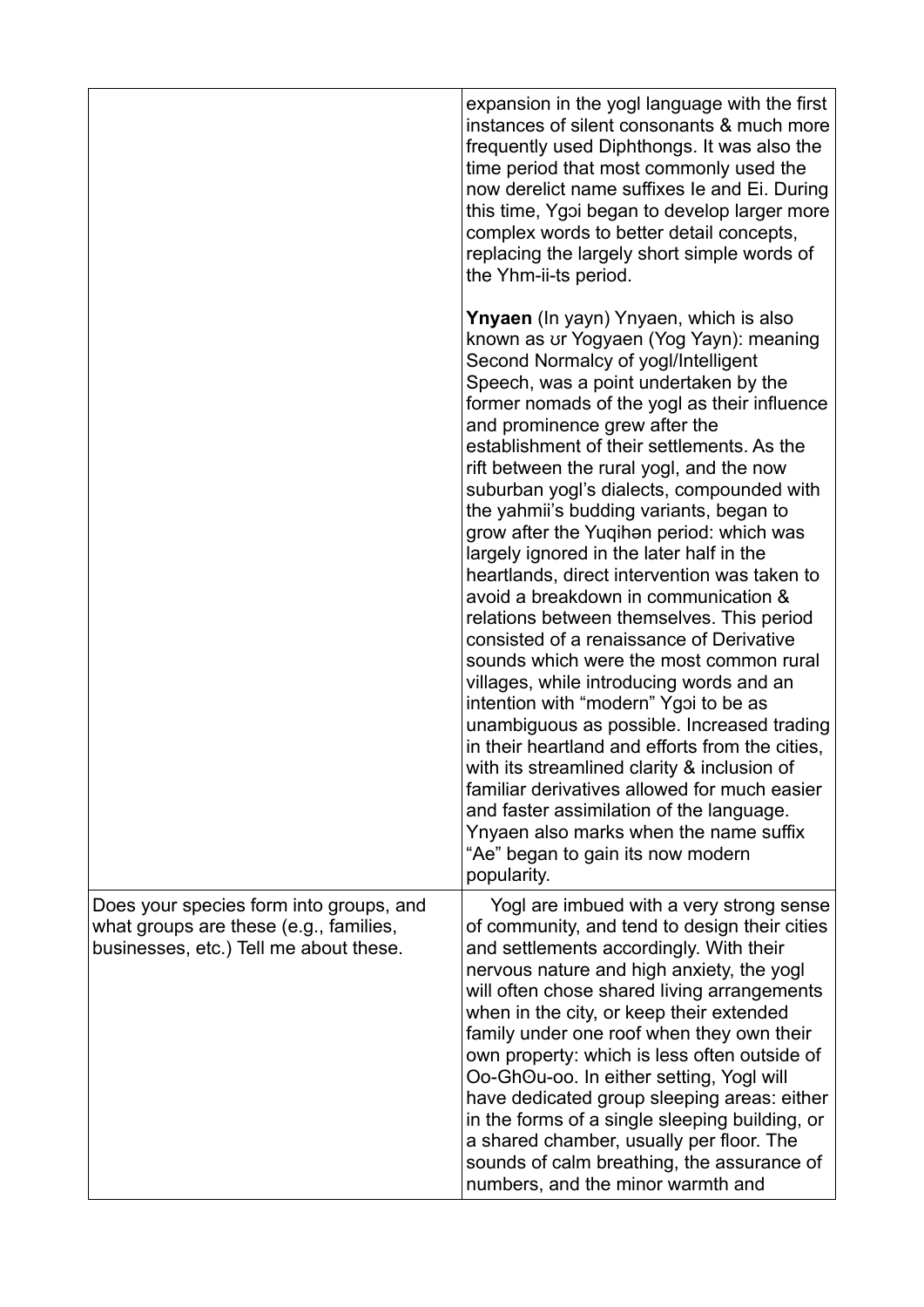movements of the others has a soothing effect on yogl which allow them to relax enough to go to sleep. This arrangement has been employed throughout their entire history, assuring that the likelihood of hearing a predator before they got close enough to attack was much lesser, and that should the danger get nearer to them, there would be others there to help immediately. The members of these group sleeping arrangements are called Poh Poh Mou (Poe-Poe Moo) which roughly translates to sleeping friend.

With such a high importance of community and protection in numbers, a very high importance is put on family groupings. This extends to the entire family, and it is not uncommon for second and third cousins to share in close proximity to one another, and a great respect towards their elders for their wisdom. The sense of family and partnership is actually so strong, that upon a wedding, both families retreat to a ceremonial resort venue, and for the next 36 hours no family member will leave the grounds or the sight of another. This is a tradition to establish trust between them and display their dependability and commitment to each other, symbolizing the two families becoming one.

      In business, the sense of community is no different, as their group nature and external friendships/living groups will carry over. This is compounded by the yogls' frequency of carpooling. Most employees in a single area, or under a single company, will commute together to their place of work, creating a much looser sense of group binding with their contemporaries. Conversation among the group often occurs, as well as group review of their work, and cars on Machii are not allowed to move faster than 60 miles an hour. While it would not be difficult for them to make engines for such machines, having created faster than light vehicles, the yogl do not place value to efficiency over safety. As a yogl could not survive an impact of over 60 miles an hour, should it occur, no ground vehicle is made able to travel in excess that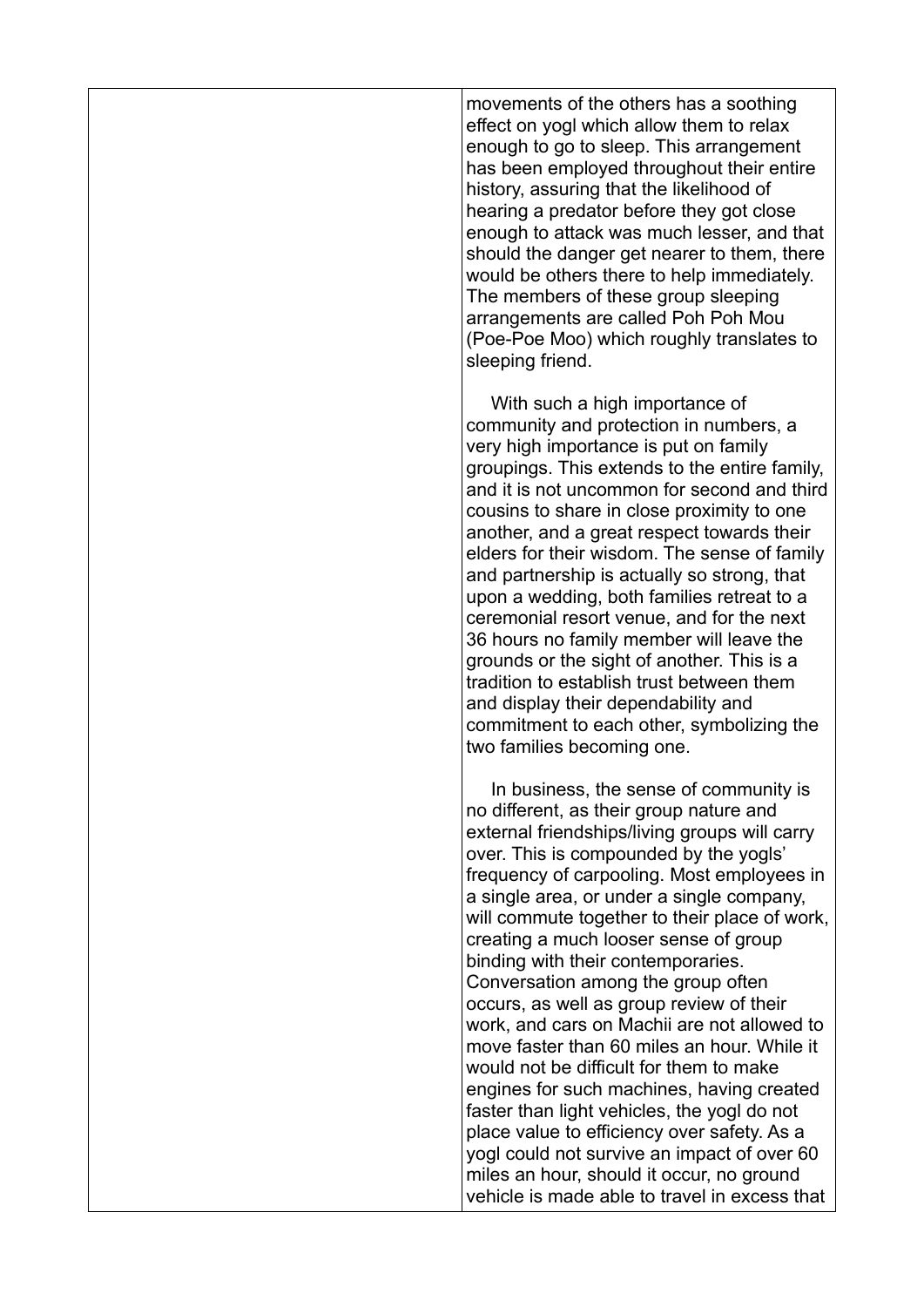|                                                                        | limit, as such, they will spend the extra time<br>of slower travel to speak, build<br>relationships, and exchange favours for<br>their respective specialities.                                                                                                                                                                                                                                                                                                                                                                                                                                                                                                                                                                                                                                                                                                                                                                                                                                                                                                                                                                                                    |
|------------------------------------------------------------------------|--------------------------------------------------------------------------------------------------------------------------------------------------------------------------------------------------------------------------------------------------------------------------------------------------------------------------------------------------------------------------------------------------------------------------------------------------------------------------------------------------------------------------------------------------------------------------------------------------------------------------------------------------------------------------------------------------------------------------------------------------------------------------------------------------------------------------------------------------------------------------------------------------------------------------------------------------------------------------------------------------------------------------------------------------------------------------------------------------------------------------------------------------------------------|
| How do different races, gender etc.,<br>manage differences in culture? | As is the case in most facets of their<br>lives, the yogl are very keen to act in<br>groups. In most cases of dispute, yogl<br>prefer committees or small summits to<br>thoroughly discuss the point of contention.<br>In case of a disagreement or irreconcilable<br>issue, representation for a discussion is<br>often requested, as well as additional<br>information on certain topics. This model is<br>usually scaled to the issue with large groups<br>going to committee, and inter-personal<br>differences being discussed at length within<br>the usual social group. Differences in<br>culture, thought, sex, and etc are<br>exceedingly rare within Machii, as their<br>society is based heavily around similar<br>ideas & open discussion, paired with their<br>small population spread, and are generally<br>met with a Live & Let Live attitude so long<br>as a potential for danger or threat isn't<br>apparent.                                                                                                                                                                                                                                   |
|                                                                        | With other species however, the yogl<br>tend to become more passive and stutter<br>the larger and more aggressive the species<br>tends to be. The desire to talk an issue out<br>will prevail as long as the option seems<br>viable, and safety will be the quiding factor<br>between them and the party(ies) they're<br>addressing. If the opposing party is more<br>"care free" and refusing to meet their more<br>meek disposition or satisfactorily address<br>their fears and concerns, the response is<br>somewhere in the range of passive<br>aggression, timid agreement, concerned but<br>stuttering nagging, or a ceasing of<br>interaction with the more reckless party(ies)<br>being viewed with a sympathetic concern,<br>or as outright dumb. Because of this, yogl<br>usually tend to keep to themselves unless<br>they perceive a similar regard for planned<br>and safe actions. This need for structure<br>and safety extends well into their business<br>and television institutions as: yogl will call<br>ahead even if they will be delayed by as<br>little as a minute to a meeting to avoid<br>triggering concern that they've been injured |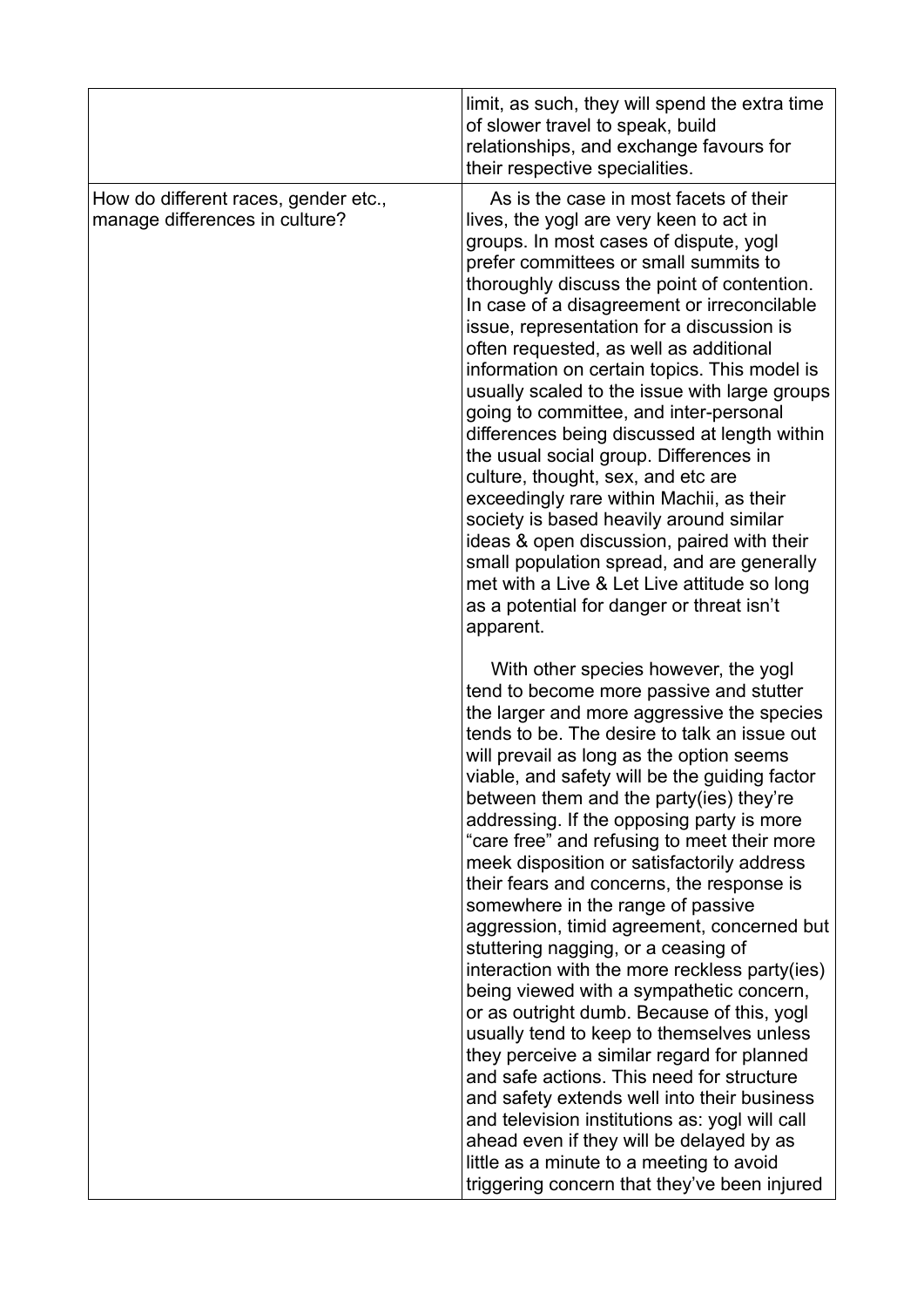|                                                   | or preyed upon, and in television, all news<br>is soft spoken and delivered as<br>unambiguously as possible. Every fact is<br>delivered in as timely a fashion as they can,<br>and no issues are projected without at least<br>a clear idea at a solution or potential for<br>one.                                                                                                                                                                                                                                                                                                                  |
|---------------------------------------------------|-----------------------------------------------------------------------------------------------------------------------------------------------------------------------------------------------------------------------------------------------------------------------------------------------------------------------------------------------------------------------------------------------------------------------------------------------------------------------------------------------------------------------------------------------------------------------------------------------------|
| Any other information you think I need to<br>know | Yogl name suffixes can be applied to words<br>to describe traits and qualities about them. For<br>objects, more than one can be added to convey<br>more traits about the object one is attempting to<br>describe. Removal of a suffix when yogl are<br>communicating is considered a provocative act<br>and an intended insult. The closest human<br>comparison would be intentionally refusing to<br>use someone's title (ie. Doctor, Professor, Lord,<br>Sir, ect) and intentionally calling them Mr. or Ms<br>instead to insult them.                                                            |
|                                                   | Suffix placement normally is to convey the<br>sex of the yogl instead of having dedicated male<br>and female "base names". While exceptions are<br>present to these conventions, primarily a suffix<br>at the beginning of the name is to convey<br>masculinity by having their trait precede them. A<br>suffix at the end of the name is meant to convey<br>femininity and subtly.                                                                                                                                                                                                                 |
|                                                   | A yogl with two separate suffixes for their full<br>name is considered to have an odd or eccentric<br>name. The suffix in the first name would relate<br>to the individual and the second would relate to<br>the family. This might be done if there is a poor<br>relationship between them, if the achievements<br>or reputation of one is meant to be kept<br>separate, or to put importance on the family.<br>Successful yogl will often change their first suffix<br>to "EE" to show prestige or "AE" to appear<br>humble. Suffixes are primarily placed after a<br>double or silent consonant. |
|                                                   | Common yogl suffixes are:<br>AE= Commonality/peaceful or quiet<br>EE= Extrovert or natural communicator<br>II= Of Machii/ simple<br><b>YO= Cautious/meek</b><br>ET= Naturally small/cute<br>OO= Agreeable/conforming or comfortable<br>YA= Strong/without worry (sometimes negative<br>context, usually meant to imply lack of concern<br>or being dumb)                                                                                                                                                                                                                                            |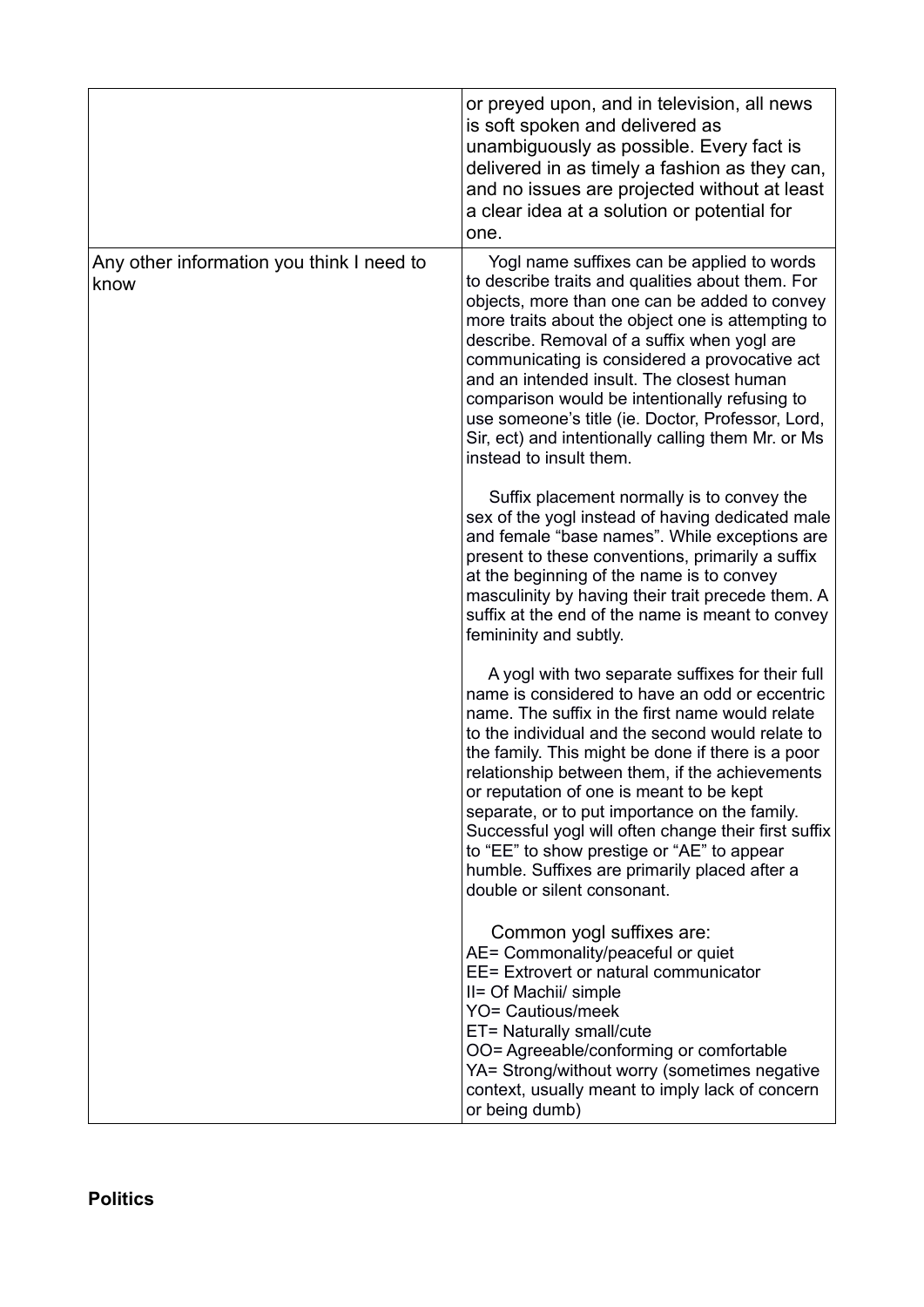Tell me the current political state of the species you have created.

| <b>Alliances</b>                                   | The yogl are aligned with the quintal<br>species and are prevalent members of the<br><b>United Cultural Acceptance Species</b><br>Commonwealth, or UCASC, which spans<br>well over 3 galaxies. Their proclivity towards<br>business & finance usually make them<br>highly regarded among many species as<br>office labourers, designers, bankers, and<br>other such roles when in the pan-galactic<br>workforce. Very few hold the yogl in poor<br>regard overall, and at most will instead hold<br>indifference towards them.                                                                                                                                                                                                                                                                                                                                                                                                                                                                                                                                                                  |
|----------------------------------------------------|-------------------------------------------------------------------------------------------------------------------------------------------------------------------------------------------------------------------------------------------------------------------------------------------------------------------------------------------------------------------------------------------------------------------------------------------------------------------------------------------------------------------------------------------------------------------------------------------------------------------------------------------------------------------------------------------------------------------------------------------------------------------------------------------------------------------------------------------------------------------------------------------------------------------------------------------------------------------------------------------------------------------------------------------------------------------------------------------------|
| Religions                                          | While at least 50% of the yogl species is<br>agnostic, or religiously indifferent, all yogl<br>possess a varying degree of adherence to<br>their religious rituals and customs. The most<br>common expressions of religion are based<br>around the idea of honouring their<br>ancestors and their memories. Most<br>religiously inclined yogl believe in a<br>metaphysical concept of a scale of debts<br>which had become unbalanced, resulting in<br>their poor fortunes of development. The<br>faith proposes that through leading a well<br>disciplined life and strengthening their<br>resolve, they will join their ancestors, whom<br>have gone through similar trials, and<br>increase the likelihood that they will be able<br>to tip the scale of fortune in favour of their<br>descendants. Variants of this core belief<br>structure exist in abundance with various<br>villains and heroes being added to the<br>belief, and the extent of how much their<br>ancestors and intervene in their favour, but<br>generally the core belief follows along a<br>largely similar formula. |
| Who determines and enforces the law?<br>Who rules? | Being timid and frightful by their nature,<br>Law enforcement was one of their first<br>institutions to benefit from automatization.<br>To limit their exposure to danger. While<br>remote controlled to simple level "Simulated<br>Intelligences" are employed, all police<br>departments maintain a set number (albeit<br>small) of yogl officers and Yahmii officers.<br>Yogl emergency services, however are<br>much more densely populated with yogl<br>staff, only using machines to supplement<br>their numbers rather than to make up for a                                                                                                                                                                                                                                                                                                                                                                                                                                                                                                                                             |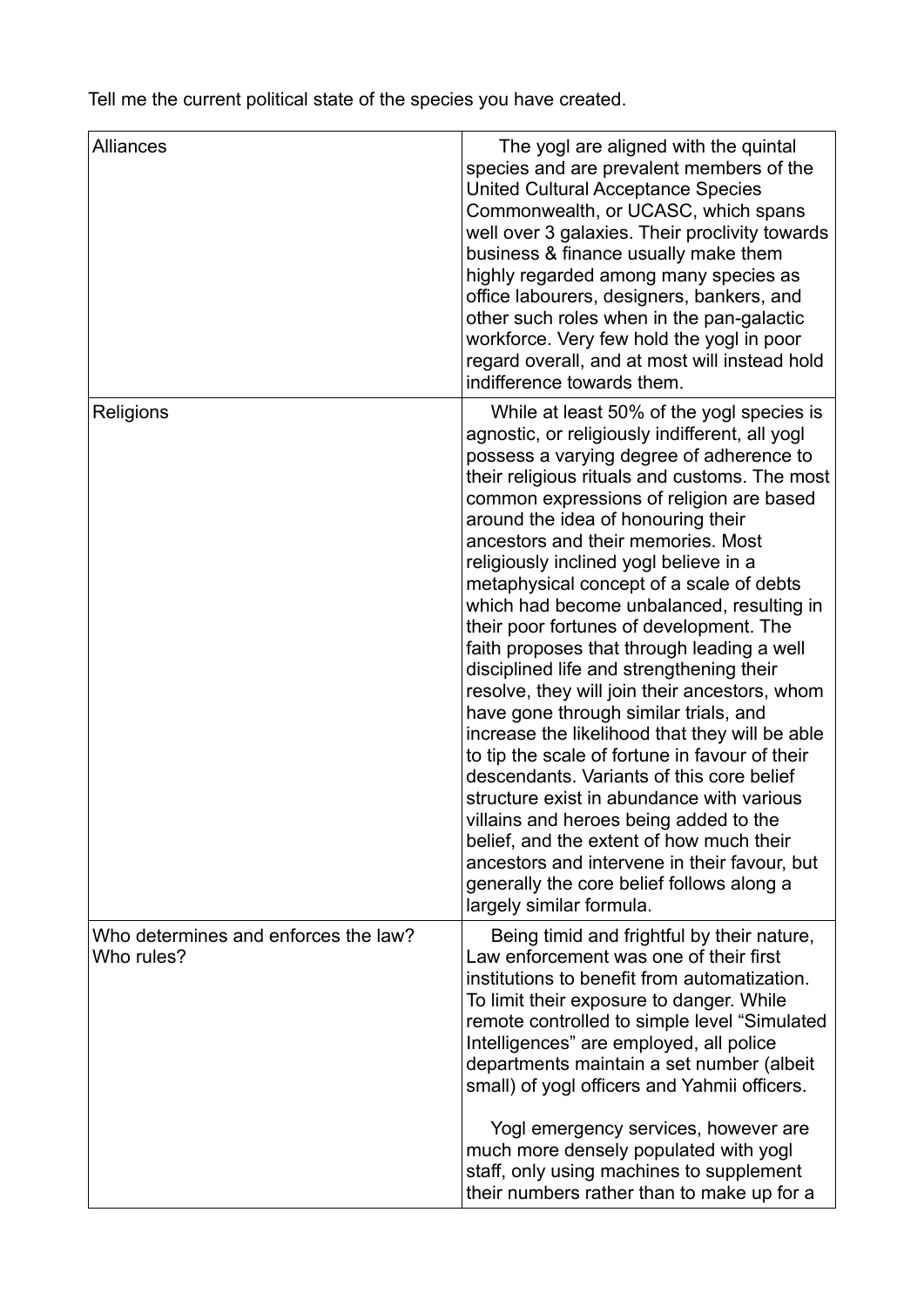#### lack of.

    The yogl's primary form of government is unique form of mixed government that can best be described as a Demacroaristrocratic cooperative. A Demacroaristrocratic cooperative is an Aristocracy type society with a dedicated constitution ensuring Democratic rights to the citizenry of Machii. Their earliest forms of leaderships, before they expanded out of the oasis area along their equator, were chieftains; so when the group decided to explore for land that could sustain a larger population, a chieftain was elected to lead the group. As they travelled the worn soils, this chieftain came to the conclusion that the abundant dangers would make having a single leader a crutch to the rest of them, should he be injured. He solved this by distributing his power to two others and forming their first committee. When they established what became their new home, this system evolved to feature a committee of representatives, elected by the people, all based on their technical abilities in the field they represented. Yogl citizens are also granted the responsibility to care for the leading council of 3, as they are not allowed to own property. They sustain them with voluntary donations of goods, foods, lands, and other things, ensuring that if they prosper, so too do their leaders. The leaders are not allowed to form mandatory taxes to garner their own personal wealth, and are, again, elected to their position based on personal & technical skill for the job, and has the authority to watch and investigate the other members of the council should they ever exhibit potentially dangerous traits to abuse or acquire power over their position. These oversights are conducted by the second tier committee and the overall power of the central government is limited to issues of safety, agriculture, external affairs, education, and economics.

      In regards to yogl laws, the creation of a new law can be put forward by any tier of yogl society: from the general public all the way up to the Council of Three. Passing of the laws is strictly dependant on who put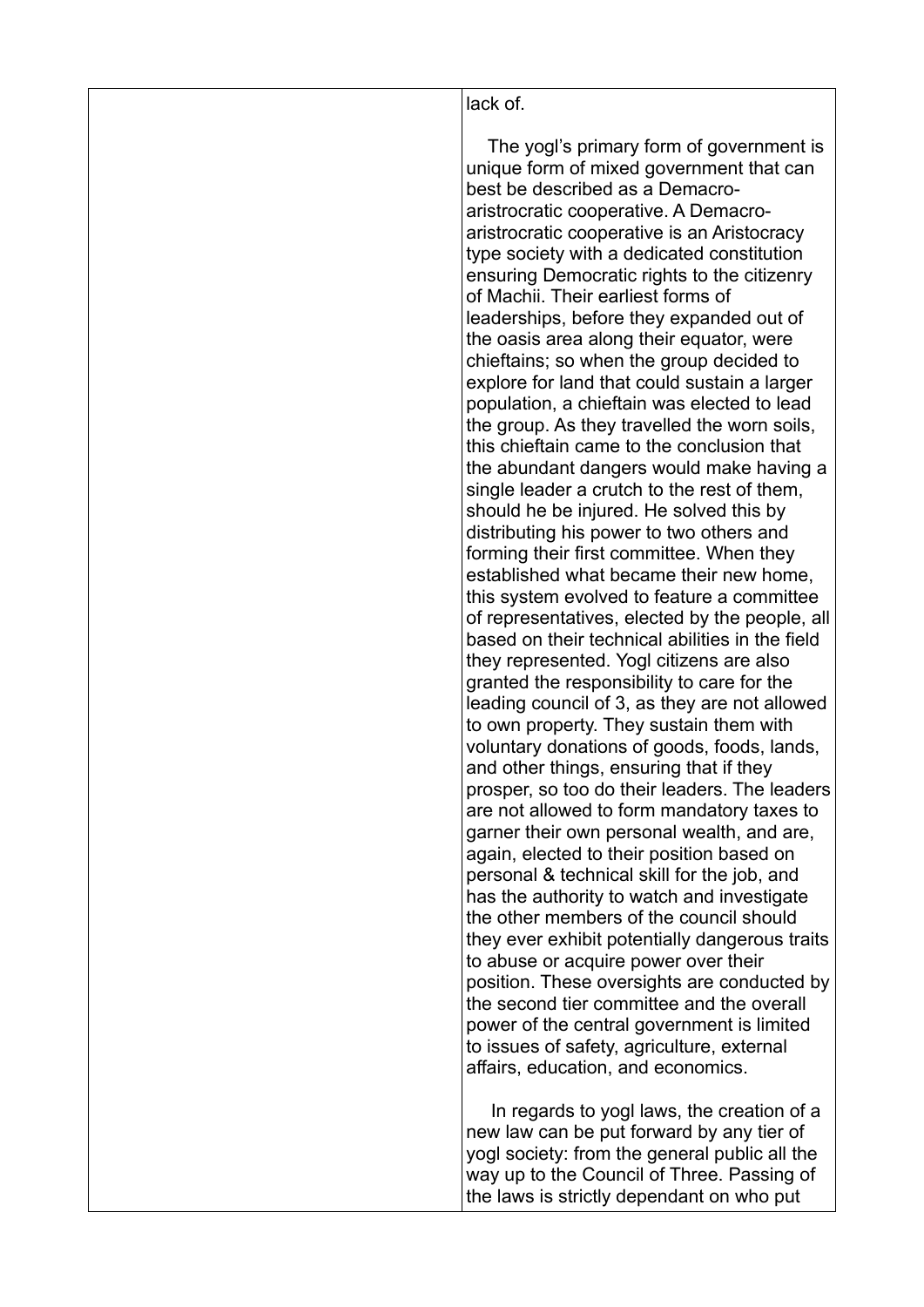|                                        | the law forward. Any proposed law or<br>amendment from the second tier<br>committees (I.E: their congress & senate) or<br>the top level Council, must be approved by<br>the general yogl populous before it is written<br>into law. As the yogls are incredibly<br>democratically active and analytical in their<br>nature, every law is written strictly as<br>unambiguously as possible, and no<br>proposed law is paired to any other.<br>Representatives from Banks, Specialized<br>Departments relevant to the law, and<br>members of their Senate are allowed to<br>come forward in scheduled meetings<br>seasons to advocate and explain the<br>proposed laws before an audience of the<br>general populous, but they are not allowed<br>to vote upon the law: it is strictly up to the<br>yogls voting districts whose votes are<br>compiled and awarded points through their<br>electoral system. Any law which affects only<br>a specific district is only voted on by the<br>members of said district and the votes are<br>tallied individually.<br>Any law drafted by the yogls' general<br>public must be either ratified by the second<br>tier system and thoroughly considered and<br>analyzed before it can pass through to the<br>Council of Three for final approval. Any<br>proposed law from the Council of Three is<br>able to pass the second tier entirely and<br>goes to the general populous. All members<br>of this council are allowed to maintain their<br>position as long as the public supports their<br>continued service/believes they are<br>qualified for the position. At any time, the<br>yogl public can issue a vote of no<br>confidence and call a member of their<br>council before the second tier to make a<br>case against them, and for the leader to<br>defend themselves before a vote. The entire<br>system is strengthened by the active<br>participation of each member of their<br>society and government, benefits from an |
|----------------------------------------|--------------------------------------------------------------------------------------------------------------------------------------------------------------------------------------------------------------------------------------------------------------------------------------------------------------------------------------------------------------------------------------------------------------------------------------------------------------------------------------------------------------------------------------------------------------------------------------------------------------------------------------------------------------------------------------------------------------------------------------------------------------------------------------------------------------------------------------------------------------------------------------------------------------------------------------------------------------------------------------------------------------------------------------------------------------------------------------------------------------------------------------------------------------------------------------------------------------------------------------------------------------------------------------------------------------------------------------------------------------------------------------------------------------------------------------------------------------------------------------------------------------------------------------------------------------------------------------------------------------------------------------------------------------------------------------------------------------------------------------------------------------------------------------------------------------------------------------------------------------------------------------------------------------------------------------------------------------------------------|
|                                        | intelligent public, and trust in their<br>institutions.                                                                                                                                                                                                                                                                                                                                                                                                                                                                                                                                                                                                                                                                                                                                                                                                                                                                                                                                                                                                                                                                                                                                                                                                                                                                                                                                                                                                                                                                                                                                                                                                                                                                                                                                                                                                                                                                                                                        |
| Anything else you think I need to know | The yogls' preferred tendency to talk and<br>study and more worrisome nature allows for<br>the frequent formation of short lived<br>committees to deal with most issues within                                                                                                                                                                                                                                                                                                                                                                                                                                                                                                                                                                                                                                                                                                                                                                                                                                                                                                                                                                                                                                                                                                                                                                                                                                                                                                                                                                                                                                                                                                                                                                                                                                                                                                                                                                                                 |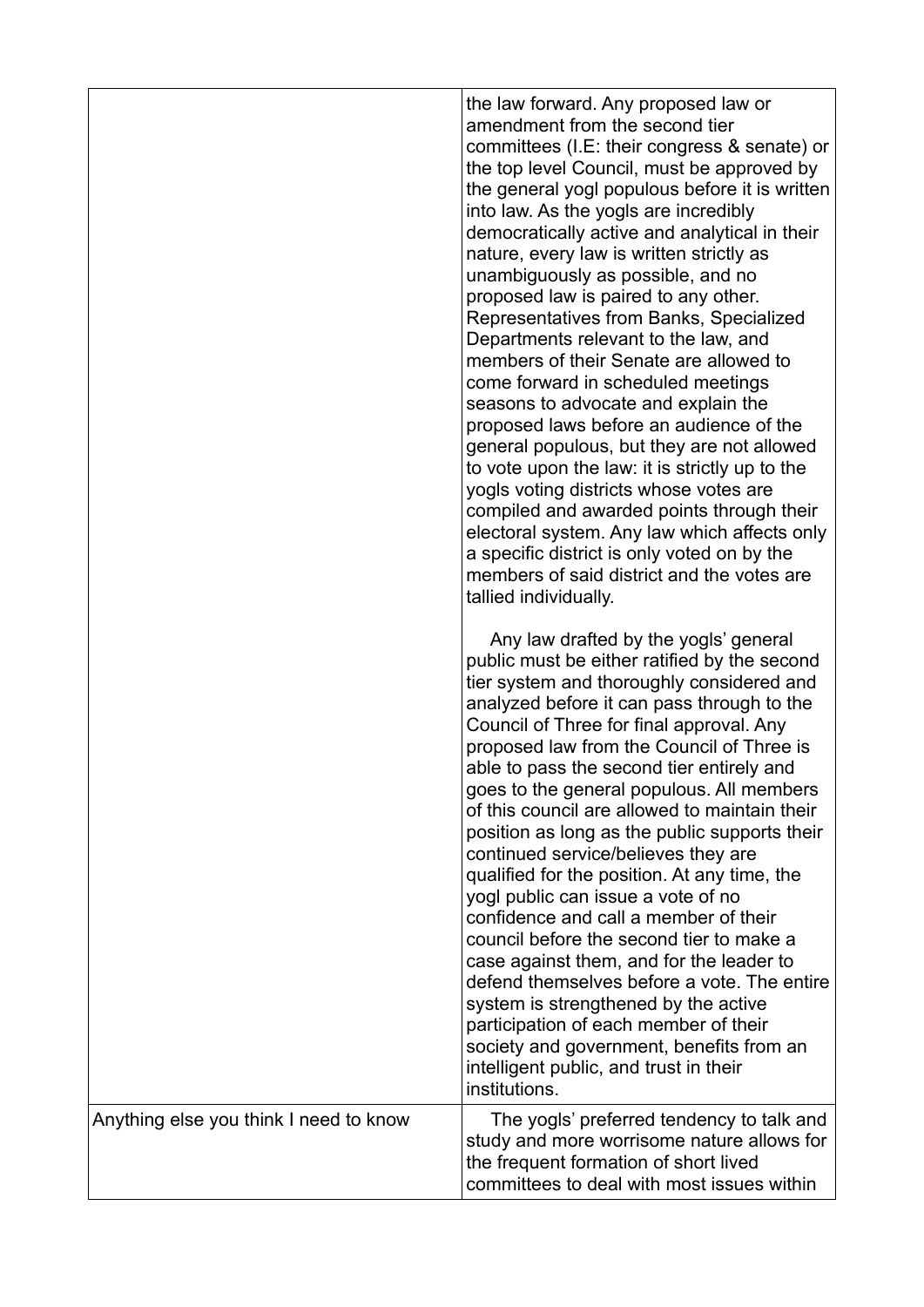their governmental system which dissolve after the issue is resolved. A common phrase among most yogl politicians is no issue without solution, meaning no concern goes unconsidered or resolved, and no important issue should go unaddressed with the utmost sense of urgency.

      The Council of Three's members are voted in by yogl based on 1.) Public support after a vetting process which puts forward the 5 most popular candidates. 2.) The most qualified for the job [this is not officially required but commonly considered by the yogl populous] and, 3.) The candidate's ability to fund their own campaign. While private institutions may be able to fund a specific candidate or suggest them/host them for specific talks, the yogl have no official parties and candidate without enough public support by the deadline of the popular voting period are automatically removed from the pool regardless of their funding. Any and all campaign funds must be made available to the public and publically announced beforehand. In any case, most voting is done electronically through dedicated console or device and considered a basic utility. Voting is also hard-limited to the general public only: any major share holder or owner of a private institution would have to submit any potential law before the second tier system for their review, then the vote and review of the general public. Every vote is held "In private confidence" and can be recalled by the person who issued the vote, as well as a request from a majority vote for manual count.

      To this end, Book-keeping is considered one of the most serious and vital institutions within the yogl system. Yogl lawyers are perhaps the most aggressive yogl when it comes to records, and have set a precedence that the greatest care must be kept to maintain them, and have the authority to call in audits. To further ensure accurate book keeping, and to avoid employers, entities, or interest groups cannot coerce a group of voting, unlikely as it is with their general like-mindedness and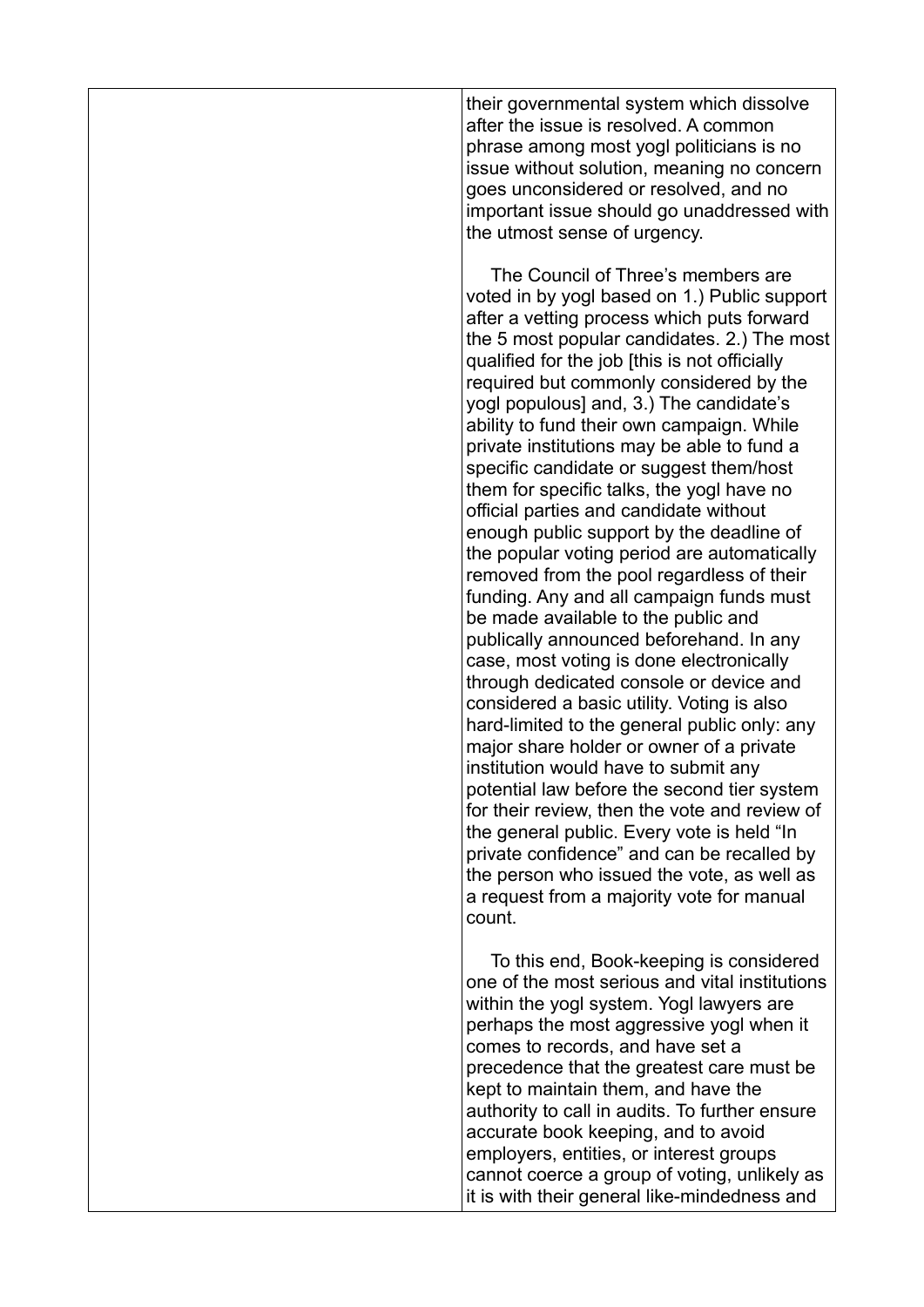| education, there is a concept of personal<br>speech, and professional speech. In any<br>place of work, for their own desire of safety<br>and accuracy in their justice system, yogl<br>will record all audio and data within a place<br>of employment. Any ill conduct, such as<br>attempted coercion or unlawful threat of<br>termination of employment, is kept on<br>record, and will likely be reported to the<br>police or legal firms of Machii which will<br>then audit the business and impound the<br>recordings for review.                                                                               |
|---------------------------------------------------------------------------------------------------------------------------------------------------------------------------------------------------------------------------------------------------------------------------------------------------------------------------------------------------------------------------------------------------------------------------------------------------------------------------------------------------------------------------------------------------------------------------------------------------------------------|
| This, in tandem with the yogls' deeply<br>engrained desire for social cohesion, full<br>governmental transparency, and their<br>society & culture based on benefiting the<br>group & the pressures of conformity to this<br>end, and personal accountability all<br>amalgamate to allow the yogl an immensely<br>stable system which a measure of faith that<br>their best are always at the reigns and all<br>information is easily available for audit and<br>review in any case. The phrase "taking a<br>leap of faith, but always double checking"<br>would sum up a good deal of their operating<br>practices. |

## **Economy**

How does the species you have created go about its business?

| Do they have any major businesses and<br>organisations (e.g., Google, Walmart, MI5,<br>SETI, Illuminati-style secret organisations,<br>$etc.$ ) | While reserved and timid on an individual<br>level, the yogl are explosively active within<br>the UCASC markets & community. It is not<br>uncommon to find yogl financiers, advisors,<br>lawyers, accountants, bankers, or computer<br>specialists in most businesses. Were they<br>not burdened with putting 80% of all their<br>spending into making up for the<br>shortcomings of their homeworld,<br>constraining their immediate focus, the yogl<br>would likely become majority players in<br>most administrative, digital, and technical<br>markets. This potential and proficiency in<br>computer sciences, among other things,<br>has earned the yogl a very poor<br>professional relationship with the Xellyz (Zel<br>ees) : a neighbouring species within the<br>Commonwealth whom more or less<br>dominate such markets. Aggressive trade |
|-------------------------------------------------------------------------------------------------------------------------------------------------|-------------------------------------------------------------------------------------------------------------------------------------------------------------------------------------------------------------------------------------------------------------------------------------------------------------------------------------------------------------------------------------------------------------------------------------------------------------------------------------------------------------------------------------------------------------------------------------------------------------------------------------------------------------------------------------------------------------------------------------------------------------------------------------------------------------------------------------------------------|
|-------------------------------------------------------------------------------------------------------------------------------------------------|-------------------------------------------------------------------------------------------------------------------------------------------------------------------------------------------------------------------------------------------------------------------------------------------------------------------------------------------------------------------------------------------------------------------------------------------------------------------------------------------------------------------------------------------------------------------------------------------------------------------------------------------------------------------------------------------------------------------------------------------------------------------------------------------------------------------------------------------------------|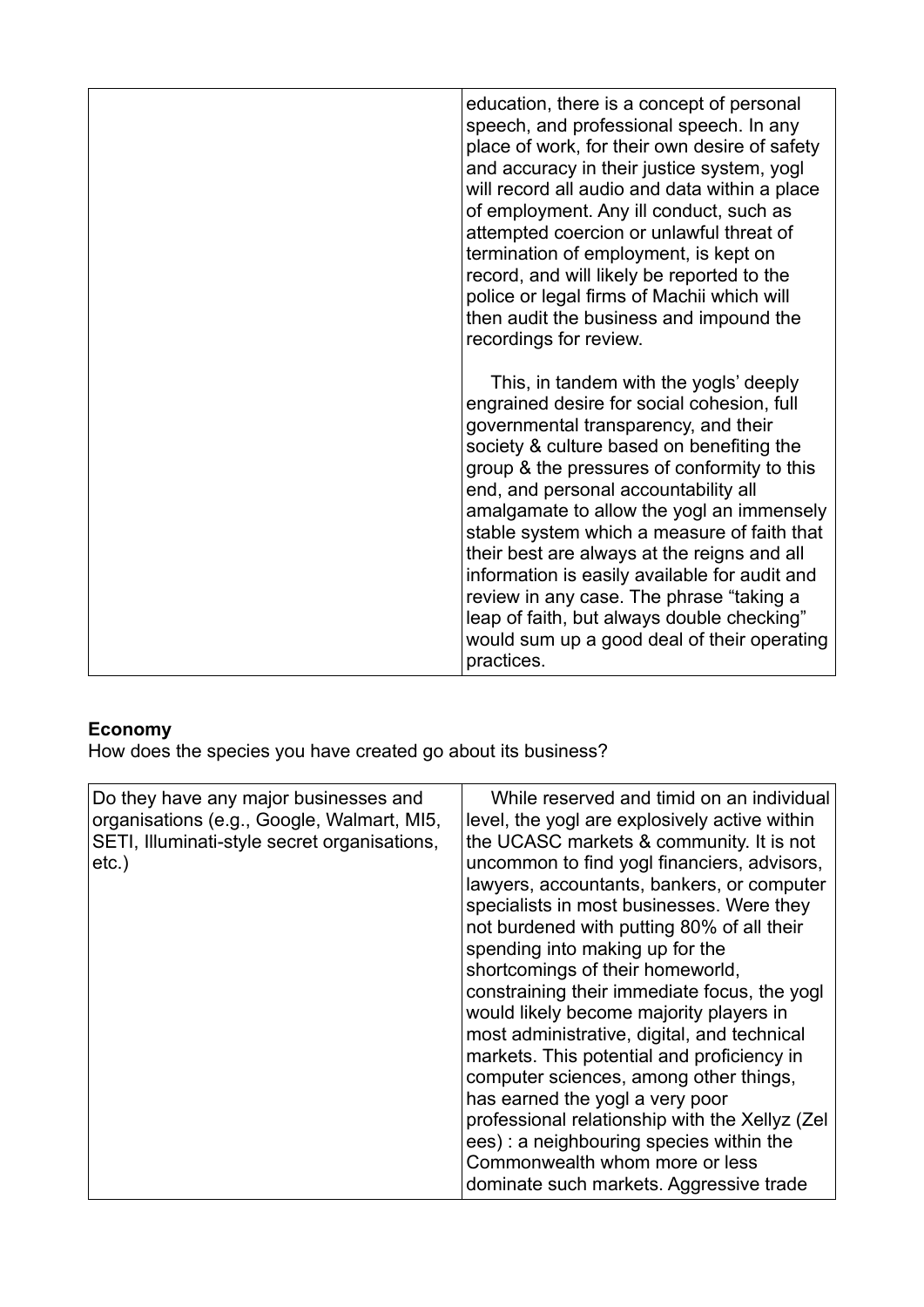|                                                                             | agreements to keep the yogl economy                                                                                                                                                                                                                                                                                                                                                                                                                                                                                                                                                                                                                                                                                                                                                                                                                                    |
|-----------------------------------------------------------------------------|------------------------------------------------------------------------------------------------------------------------------------------------------------------------------------------------------------------------------------------------------------------------------------------------------------------------------------------------------------------------------------------------------------------------------------------------------------------------------------------------------------------------------------------------------------------------------------------------------------------------------------------------------------------------------------------------------------------------------------------------------------------------------------------------------------------------------------------------------------------------|
|                                                                             | laboured are frequent tactics employed<br>when the yogl compete with them.                                                                                                                                                                                                                                                                                                                                                                                                                                                                                                                                                                                                                                                                                                                                                                                             |
|                                                                             | Overall, most yogl businesses aren't<br>large enough in scope to have a prominent<br>presence across the commonwealth, and<br>most yogls or private entities will act as<br>staffing companies or private contractors,<br>with Business Trusts or agreements to<br>establish Comparative Trade Advantages<br>being arguably equally common. With that<br>said, there are a number of businesses<br>which have both gained notoriety within<br>Commonwealth and local Machii spheres.<br>These companies include: YogNet,<br><b>Nogscape: Relative Digital Storage,</b><br>Maechoi Boiler Service, Yg Ene Insights,<br>Pride of O'Nong Pamu Cannery, Maechoi<br><b>Consulting Firm, Yognium Fabrication</b><br>and Manufacturing, Yg Ene Financing,<br><b>Held-Star Reactors, Light of Nog</b><br>Industries, Pou'bol Laboratories, and<br><b>Planning Abo Banking.</b> |
|                                                                             | Any business operating outside of yogl<br>speaking space is always HEAVILY<br>translated.                                                                                                                                                                                                                                                                                                                                                                                                                                                                                                                                                                                                                                                                                                                                                                              |
| What is the quality of education available<br>(and who is it available to?) | With social cohesion, ensuring group<br>survival, and intelligence holding some of<br>the highest regard (Yogl in some of its base<br>components meaning intelligent), schooling<br>is made available to all yogl at the earliest<br>possible age to the largest amount of their<br>population possible. Private schooling, as a<br>concept largely doesn't exist, as the<br>intention of the yogl is to ensure the best<br>level education to the largest swath of their<br>population.                                                                                                                                                                                                                                                                                                                                                                               |
|                                                                             | Many businesses in yogl, or departments<br>of their government, actively fund and<br>maintain their own "Specialty Schools" to<br>expedite job placement and technical<br>qualification in their fields. It is also not<br>wholly uncommon to find yogl who take<br>night classes to be able to branch into other<br>fields, just to ensure that they are capable<br>of adapting to situations as they are<br>needed. Extreme importance in their<br>schooling is placed upon character building,                                                                                                                                                                                                                                                                                                                                                                      |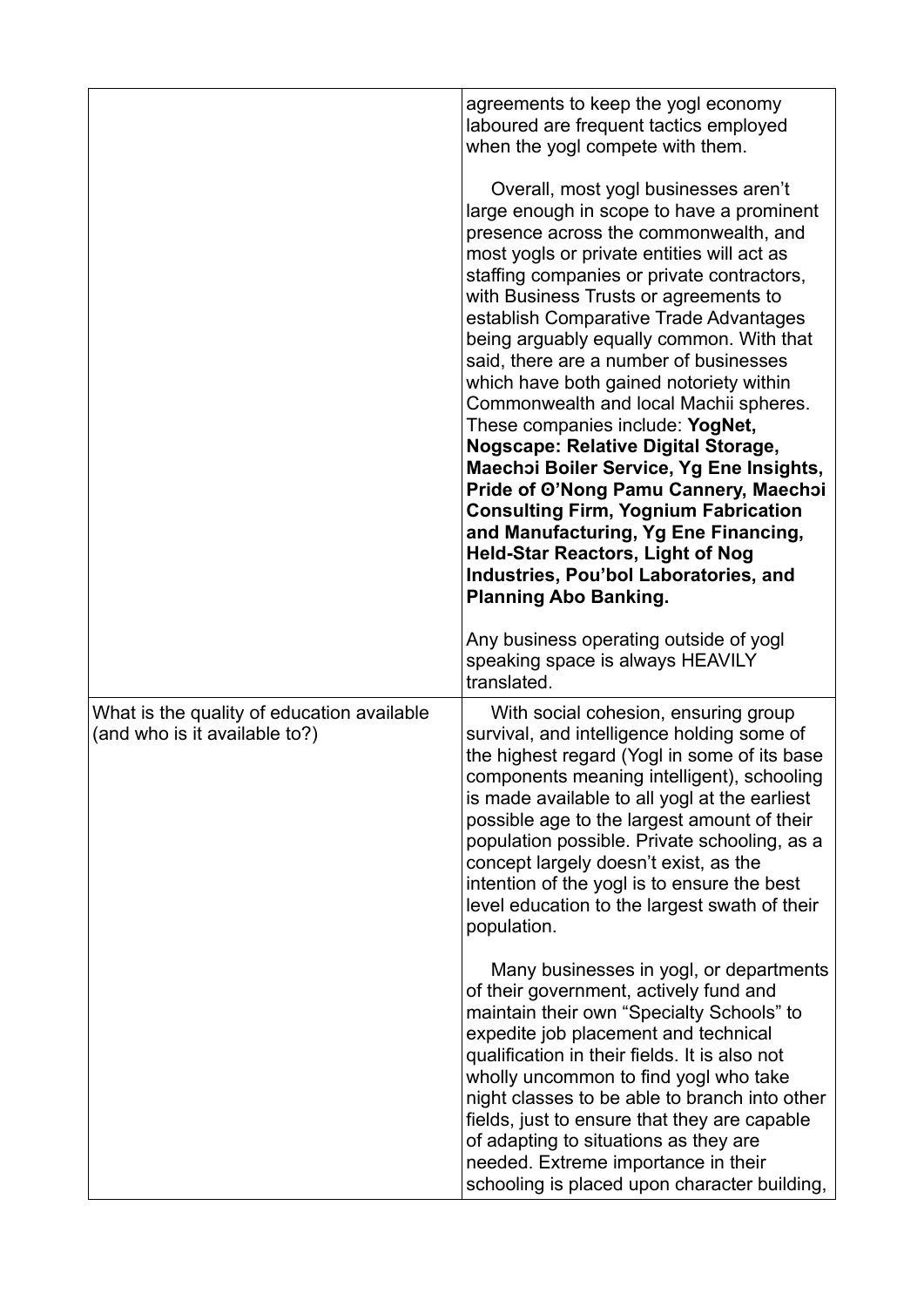|                                                                            | self reliance, productive discussion,<br>individual responsibility, and the importance<br>of democratic participation. After-School<br>clubs and guilds are another part of their<br>well oiled education machine.<br>The only dip in their educational system                                                                                                                                                                                                                                                                                                                                                                                                                                                                                                                                                                                               |
|----------------------------------------------------------------------------|--------------------------------------------------------------------------------------------------------------------------------------------------------------------------------------------------------------------------------------------------------------------------------------------------------------------------------------------------------------------------------------------------------------------------------------------------------------------------------------------------------------------------------------------------------------------------------------------------------------------------------------------------------------------------------------------------------------------------------------------------------------------------------------------------------------------------------------------------------------|
|                                                                            | is in regards to the heartlands of Machii<br>wherein the rural yogl tend to keep to<br>themselves and place higher importance in<br>survival and sustaining education through<br>instruction, instead of formal education<br>institutions. This is not an outright refusal to<br>educate their children on the rural yogls<br>behalf, but rather a disagreement in method<br>and importance, paired with a historical<br>resistance to pushing outwards in fear of<br>overburdening Machii.                                                                                                                                                                                                                                                                                                                                                                  |
| What is the quality of medical technology<br>(and who is it available to)? | As with their educational field, the yogls'<br>prevailing philosophy is ensuring the<br>maximum advantages to the largest amount<br>of their population as possible. All known<br>diseases of their home were eradicated as<br>quickly as possible throughout the<br>development of their medical history. Their<br>focus is always cure over treatment, and as<br>such, Medicine as a hallmark of this<br>philosophy as a whole. Medical care is<br>considered a basic necessity to all yogl<br>citizens, and as a result, every yogl is on a<br>government supported universal care<br>system. Private Clinics, as well as Charity<br>Hospitals, still exist and instead fill the role<br>of convenience for local communities. Any<br>charge for the use of a local clinic is then<br>reimbursed to the yogl once the appropriate<br>office is contacted. |
| What is the quality of building construction<br>technology?                | Exceptionally high, especially given the<br>scarcity of material resources on Machii.<br>One such example is their innovation in<br>creating a building material known as<br>Sandcrete: which has similar properties to<br>Roman Concrete in its durability and<br>strength. As they're avid book keepers, yogl<br>have not gone through periods of lost<br>historical knowledge and instead build off of<br>what works, as well as incorporating<br>modern innovation when applicable.                                                                                                                                                                                                                                                                                                                                                                      |
| How is food and other goods distributed?                                   | While markets and industries for direct<br>conveying of goods (teleportation) is<br>popular among the mostly single working                                                                                                                                                                                                                                                                                                                                                                                                                                                                                                                                                                                                                                                                                                                                  |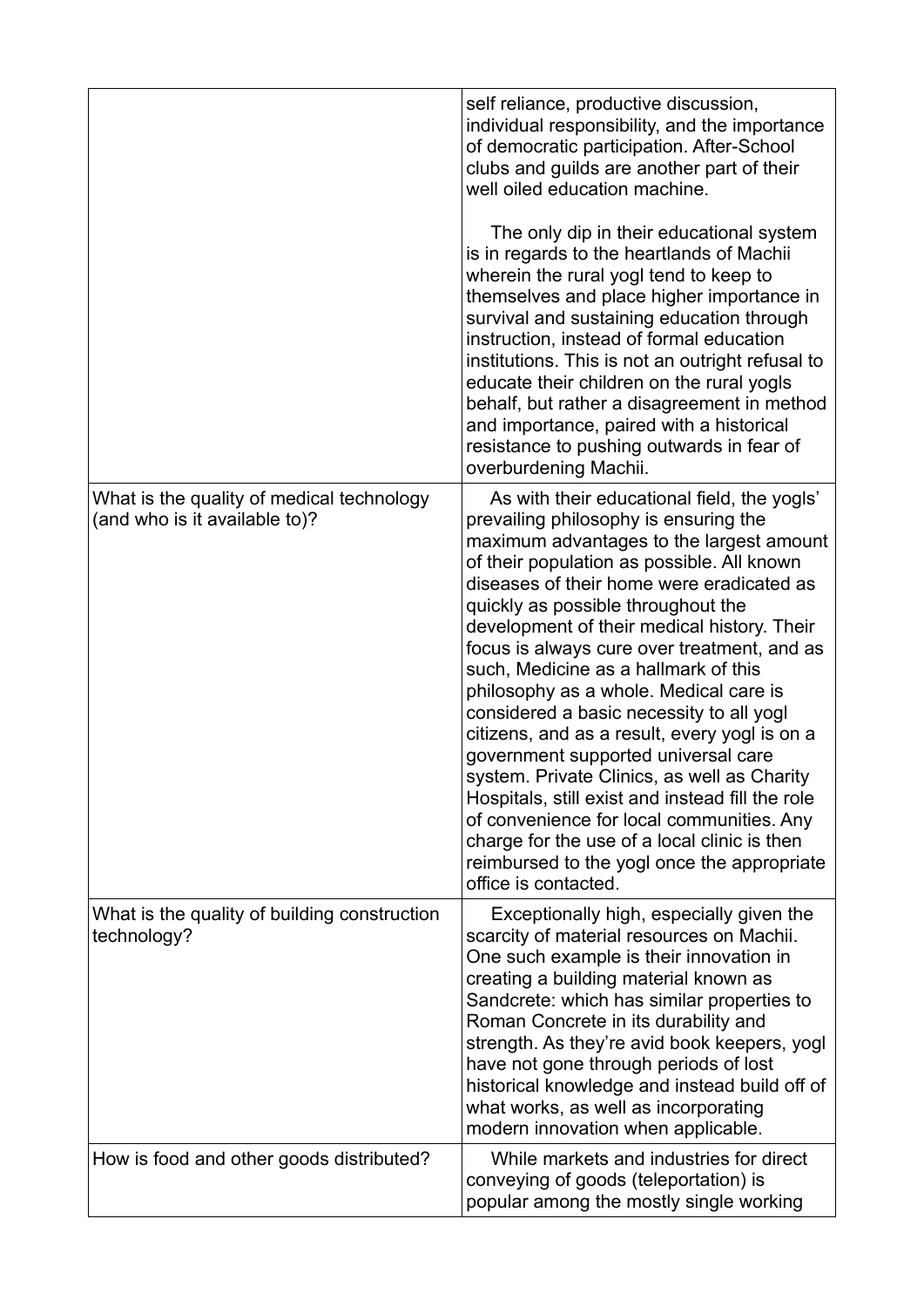|                                                    | demographic of yogls, so too is the<br>enduring institution of the shopping centre.<br>Markets for specialized goods and services<br>are still widely common in all major yogl<br>cities and towns, complete with in-store<br>showrooms for most products. As is<br>common in other places within the<br>Commonwealth, most material goods are<br>fabricated to order, allowing for highly<br>personalized, highly specialized machines<br>and goods to be produced for very little in<br>cost.                                                                                                                                                                                                                                                                                                                                                                                                                                                                                                                                                                                                                                                                                                           |
|----------------------------------------------------|-----------------------------------------------------------------------------------------------------------------------------------------------------------------------------------------------------------------------------------------------------------------------------------------------------------------------------------------------------------------------------------------------------------------------------------------------------------------------------------------------------------------------------------------------------------------------------------------------------------------------------------------------------------------------------------------------------------------------------------------------------------------------------------------------------------------------------------------------------------------------------------------------------------------------------------------------------------------------------------------------------------------------------------------------------------------------------------------------------------------------------------------------------------------------------------------------------------|
|                                                    | Canneries for producing canned goods<br>ranging from fish to bread are exceptionally<br>popular, even while farm-fresh alternatives<br>are available. Many farms set up trade<br>deals directly with local canneries which fill<br>the abundant markets: which are the<br>standard as opposed to systems with bulk<br>shopping malls in other species.                                                                                                                                                                                                                                                                                                                                                                                                                                                                                                                                                                                                                                                                                                                                                                                                                                                    |
|                                                    | All goods are made available at stable<br>prices, from the yogls' diligence towards<br>their resource backed economy, maintaining<br>consistent pricing over generations. Foods,<br>goods, and services are evenly available to<br>everyone, as most business models are<br>designed to cater to the lowest common<br>denominators instead of exclusive pay<br>levels. Even into their modern eras, yogls<br>will still buy surplus canned goods or can<br>their own food when they're able, to<br>maintain a constant supply in case of<br>emergencies. Because of this, Swap-Meets<br>are exceptionally common, and during the<br>sixth day of their weeks, usually at the end<br>of each month cycle, yogl will get together<br>to trade the oldest cans in their pantries to<br>ensure nothing goes to waste. This only<br>strengthens their sense of community as<br>during these days, it is not uncommon for<br>children to be grouped together to play,<br>adults to get together and speak, and the<br>daily goings on shared among yogl who<br>might not live within the usual Poh Poh Mou<br>groups. Food, thereby, is perhaps one of the<br>most common methods of socializing<br>among yogl. |
| Add anything else here you think I need to<br>know | While these are not in regards to the yogl<br>economy, it is worth noting that yogl are a                                                                                                                                                                                                                                                                                                                                                                                                                                                                                                                                                                                                                                                                                                                                                                                                                                                                                                                                                                                                                                                                                                                 |
|                                                    |                                                                                                                                                                                                                                                                                                                                                                                                                                                                                                                                                                                                                                                                                                                                                                                                                                                                                                                                                                                                                                                                                                                                                                                                           |

ן